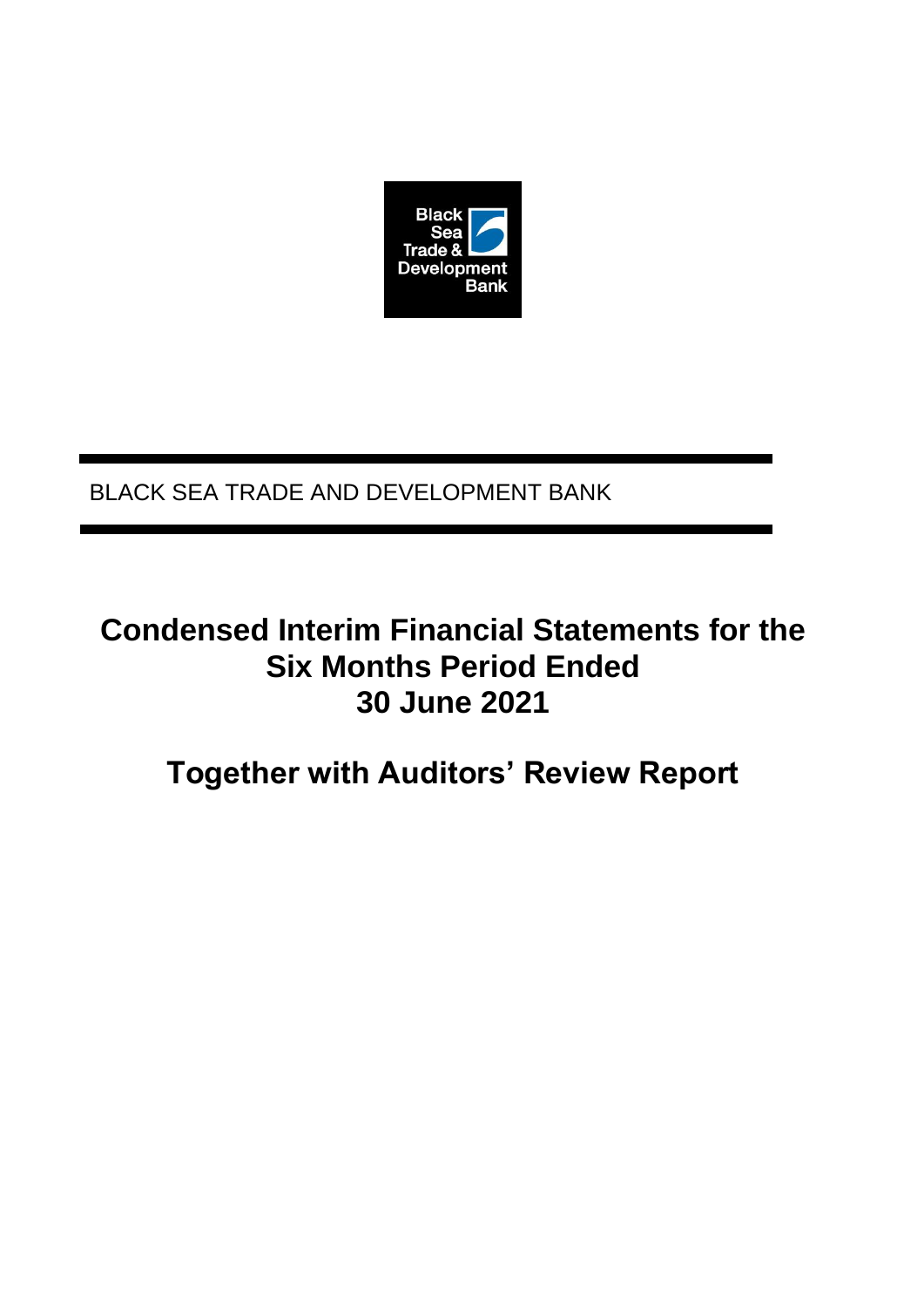# Deloitte.



Deloitte Certified Public Accountants S.A. 3a Fragkokklisias & Granikou str. Marousi Athens GR 151-25 Greece

Tel: +30 210 6781 100 www.deloitte.gr

# **Independent Auditor's Review Report**

**Review Report on Condensed Interim Financial Statements**

To the Board of Directors and the Board of Governors of Black Sea Trade and Development Bank

#### **Introduction**

We have reviewed the accompanying condensed interim statement of financial position of Black Sea Trade and Development Bank (the "Bank") as of 30 June 2021 and the related condensed interim statements of income and comprehensive income, changes in equity and cash flows for the six-month period then ended, as well as the selected explanatory notes, which together comprise the condensed interim financial statements.

Management is responsible for the preparation and presentation of these condensed interim financial statements in accordance with International Financial Reporting Standards as adopted by the European Union and applicable to Interim Financial Reporting (International Accounting Standard "IAS" 34). Our responsibility is to express a conclusion on these condensed interim financial statements based on our review.

#### **Scope of Review**

We conducted our review in accordance with the International Standard on Review Engagements (ISRE) 2410 "Review of interim financial information performed by the independent auditor of the entity". The review of interim financial information consists of making inquiries, primarily of persons responsible for financial and accounting matters, and applying analytical and other review procedures. A review is substantially less in scope than an audit conducted in accordance with International Standards on Auditing, as transposed in Greek legislation, and consequently it does not enable us to obtain assurance that we would become aware of all significant matters that might be identified in an audit. Accordingly, we do not express an audit opinion.

### **Conclusion**

Based on our review, nothing has come to our attention that causes us to believe that the accompanying condensed interim financial statements are not prepared, in all material respects, in accordance with IAS 34.

Athens, 1 October 2021

The Certified Public Accountant

### **Alexandra B. Kostara**

Reg. No. SOEL: 19981 Deloitte Certified Public Accountants S.A. 3a Fragoklissias & Granikou Str., 151 25 Maroussi Reg. No. SOEL: Ε120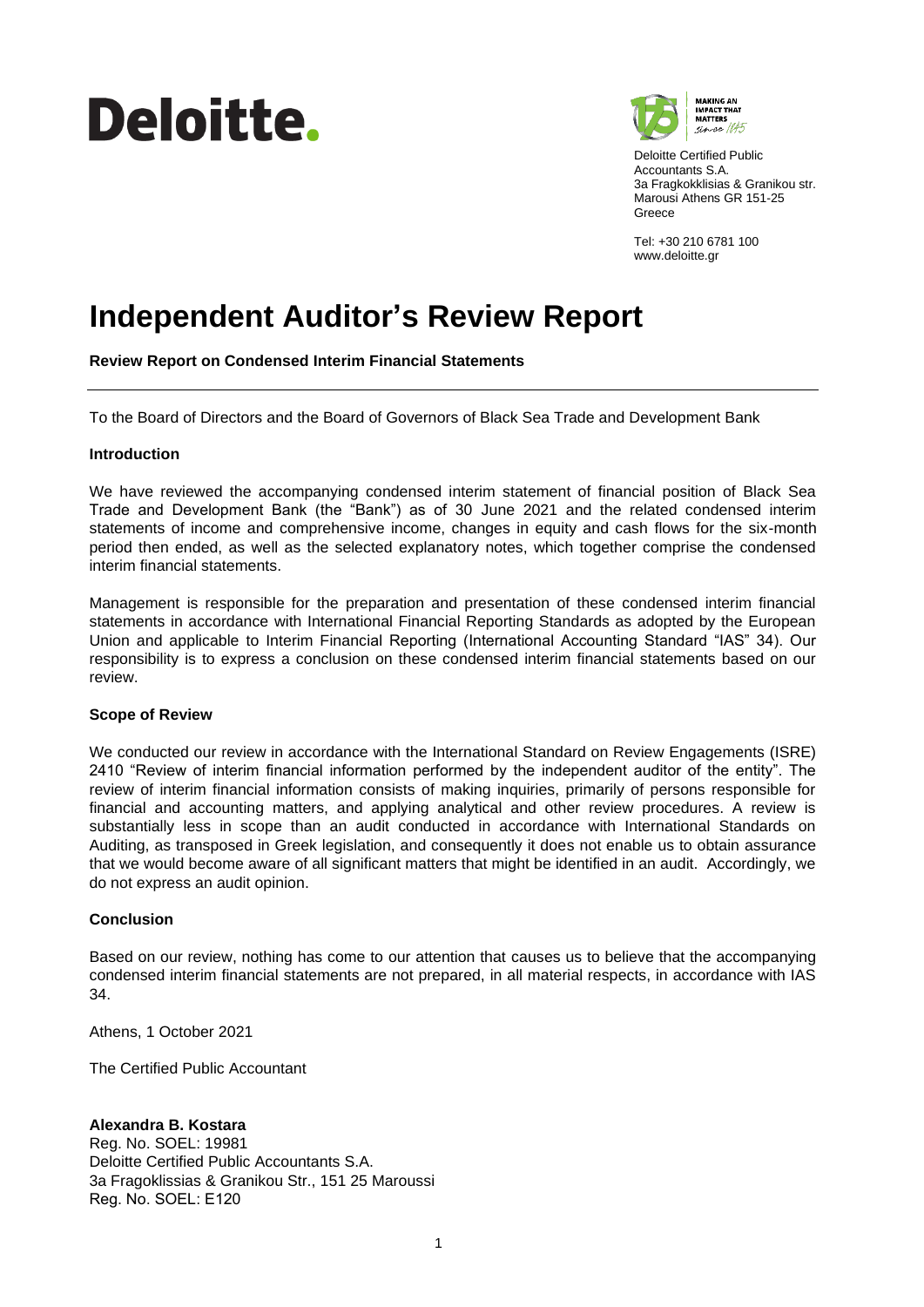# **CONDENSED INCOME STATEMENT**

For the six months period ended 30 June

|                                                                      |                | Six months | Six months |
|----------------------------------------------------------------------|----------------|------------|------------|
| Presented in thousands of EUR                                        | <b>Note</b>    | to 30 June | to 30 June |
|                                                                      |                | 2021       | 2020       |
| Interest and similar income                                          | $\overline{7}$ | 54,177     | 50,536     |
| Interest and similar expense                                         | 8              | (31, 873)  | (31, 634)  |
| Net interest income (expense) on derivatives                         | 9              | 5,408      | 2,030      |
| Net interest income                                                  |                | 27,712     | 20,932     |
|                                                                      |                |            |            |
| Net fees and commissions                                             |                | 892        | 836        |
| Dividend income                                                      |                |            | 164        |
| Net gains from equity investments through profit or loss             | 14             | 182        | 50         |
| Net gains (losses) on derecognition of debt investment securities at |                |            |            |
| fair value through other comprehensive income                        |                | 5,103      | (1.357)    |
| Unrealized net fair value gains (losses) on derivative instruments   |                | (5, 432)   |            |
| Fair value (losses) gains on loans measured at fair value through    |                |            |            |
| profit or loss                                                       |                | 867        | 33         |
| Fair value (losses) on equity investments measured at fair value     |                |            |            |
| through profit or loss                                               |                |            |            |
| Foreign exchange income (losses)                                     |                | 3          | (188)      |
| Other (losses) income                                                |                | (2)        |            |
| <b>Operating income</b>                                              |                | 29,325     | 20,470     |
|                                                                      |                |            |            |
| Personnel expenses                                                   | 10,23          | (8,062)    | (8,212)    |
| Administrative expenses                                              | 10             | (2,069)    | (1,943)    |
| Depreciation and amortization                                        | 17,18          | (245)      | (278)      |
| Income before impairment                                             |                | 18,949     | 10,037     |
|                                                                      |                |            |            |
| Impairment gains (losses) on loans at amortized cost                 | 11             | 12,322     | (5, 383)   |
| Impairment gains (losses) on debt investment securities              |                |            |            |
| measured at fair value through other comprehensive income            |                | 2,684      | (294)      |
| Income for the period                                                |                | 33,955     | 4,360      |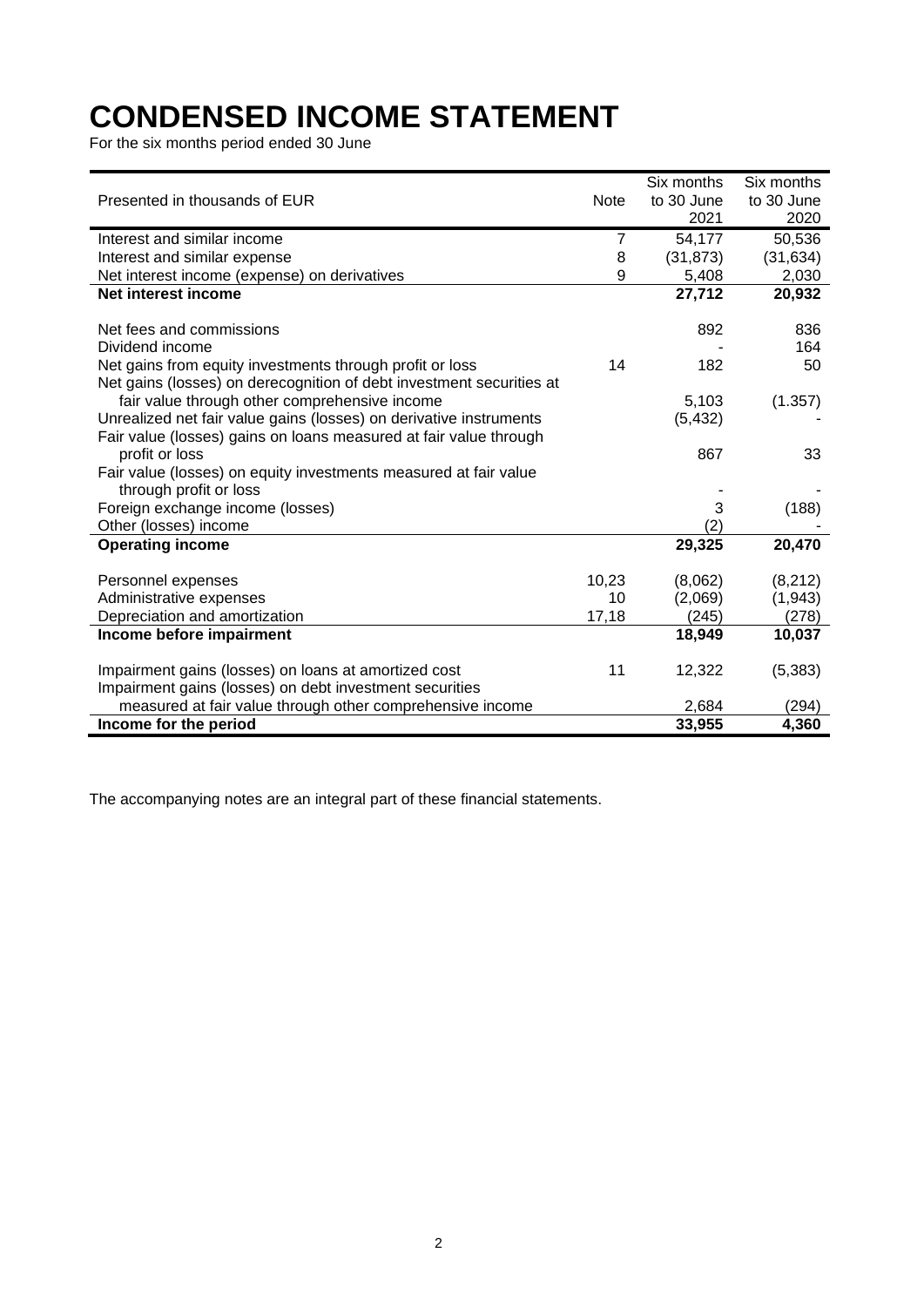# **CONDENSED STATEMENT OF COMPREHENSIVE INCOME**

For the six months period ended 30 June

| Presented in thousands of EUR                                                                                                                                                                                                                  | <b>Note</b> | Six months<br>to 30 June<br>2021 | Six months<br>to 30 June<br>2020 |
|------------------------------------------------------------------------------------------------------------------------------------------------------------------------------------------------------------------------------------------------|-------------|----------------------------------|----------------------------------|
| Income for the period                                                                                                                                                                                                                          |             | 33,955                           | 4,360                            |
| Other comprehensive income (expense):<br>Items that will not be reclassified subsequently to profit or loss:<br>Gains (losses) on equity investments financial assets<br>Items that are or may be reclassified subsequently to profit or loss: |             | (56)                             | (2, 103)                         |
| Gains (losses) on investment securities financial assets                                                                                                                                                                                       |             | (6, 440)                         | (2,500)                          |
| Other comprehensive income (expense)                                                                                                                                                                                                           |             | (6, 496)                         | (4,603)                          |
| <b>Total comprehensive income (loss)</b>                                                                                                                                                                                                       |             | 27,459                           | (243)                            |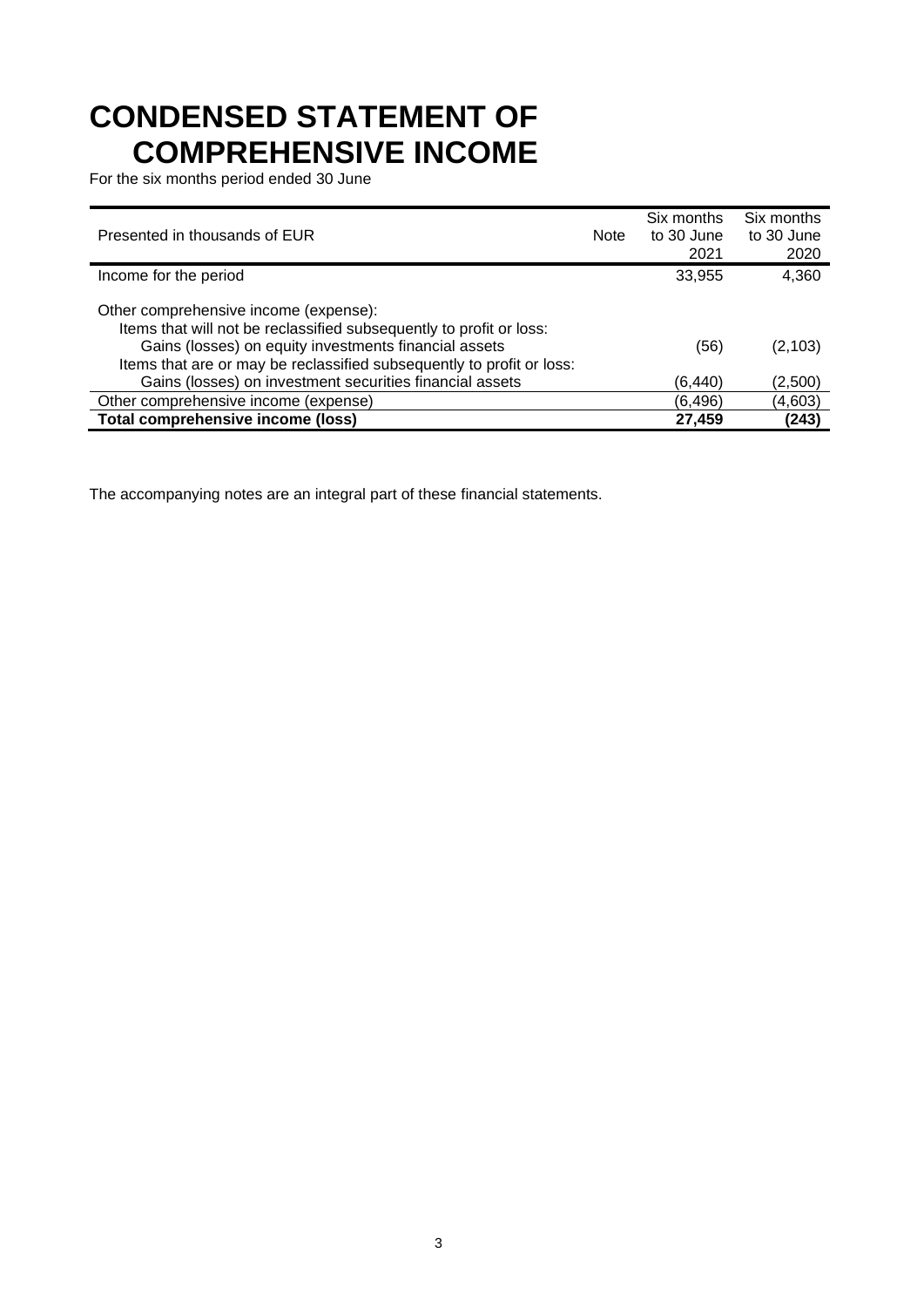## **CONDENSED STATEMENT OF FINANCIAL POSITION**

At 30 June

|                                                         |             | At            | At            |
|---------------------------------------------------------|-------------|---------------|---------------|
| Presented in thousands of EUR                           | <b>Note</b> | 30 June       | 31 December   |
|                                                         |             | 2021          | 2020          |
| <b>Assets</b>                                           |             |               |               |
| Cash and due from banks                                 |             | 310,233       | 34,328        |
| Deposits in margin accounts                             |             | 37,250        | 26,240        |
| Debt investment securities at fair value through other  |             |               |               |
| comprehensive income                                    | 12          | 923,783       | 687,961       |
| Derivative financial instruments - assets               | 13          | 17,809        | 26,701        |
|                                                         |             |               |               |
| Loans at amortized cost                                 | 14          | 2,116,225     | 2,030,396     |
| Less: deferred income                                   | 14          | (17, 775)     | (13, 813)     |
| Less: impairment losses                                 | 11          | (43, 682)     | (55, 937)     |
| Loans at fair value through profit or loss              | 14          | 15,366        | 12,525        |
| Loans net of impairment                                 |             | 2,070,134     | 1,973,171     |
|                                                         |             |               |               |
| Equity investments at fair value through profit or loss | 15          | 791           | 791           |
| Equity investments at fair value through other          |             |               |               |
| comprehensive income                                    | 15          | 25,299        | 25,519        |
| Equity investments at fair value                        |             | 26,090        | 26,310        |
|                                                         |             |               |               |
| Accrued interest receivable                             |             | 23,185        | 23,512        |
| Other assets                                            | 16          | 8,765         | 9,490         |
| Property and equipment                                  | 17          | 445           | 429           |
| Intangible assets                                       | 18          | 216           | 298           |
| Right of use assets                                     |             | 237           | 579           |
| <b>Total Assets</b>                                     |             | 3,418,147     | 2,809,019     |
| <b>Liabilities</b>                                      |             |               |               |
| Short-term                                              | 19          | 534,923       | 111,120       |
| Amounts due to financial institutions                   | 19          | 427,047       | 315,992       |
| Debt evidenced by certificates                          | 19          | 1,519,518     | 1,465,218     |
| Accrued interest payable                                | 19          | 7,803         | 9,384         |
| Borrowings                                              |             | 2,489,291     | 1,901,714     |
| Margin accounts                                         |             | 14,550        | 22,920        |
| Derivative financial instruments - liabilities          | 13          | 31,800        | 28,935        |
| Liabilities                                             | 20          | 11,298        | 11,359        |
| Lease liability                                         |             | 41            | 383           |
| <b>Total liabilities</b>                                |             | 2,546,980     | 1,965,311     |
| <b>Members' Equity</b>                                  |             |               |               |
| Authorized share capital                                | 21          | 3,450,000     | 3,450,000     |
| Less: unallocated share capital                         | 21          | (1, 161, 500) | (1, 161, 500) |
| Subscribed share capital                                | 21          | 2,288,500     | 2,288,500     |
| Less: callable share capital                            | 21          | (1,601,950)   | (1,601,950)   |
| Paid-in share capital                                   |             | 686,550       | 686,550       |
|                                                         |             |               |               |
| Reserves                                                | 22          | 51,802        | 58,298        |
| Retained earnings                                       |             | 132,815       | 98,860        |
| Total members' equity                                   |             | 871,167       | 843,708       |
| <b>Total Liabilities and Members' Equity</b>            |             | 3,418,147     | 2,809,019     |
|                                                         |             |               |               |
| Off-balance-sheet items                                 |             |               |               |
| Commitments                                             |             | 338,226       | 274,031       |
|                                                         |             |               |               |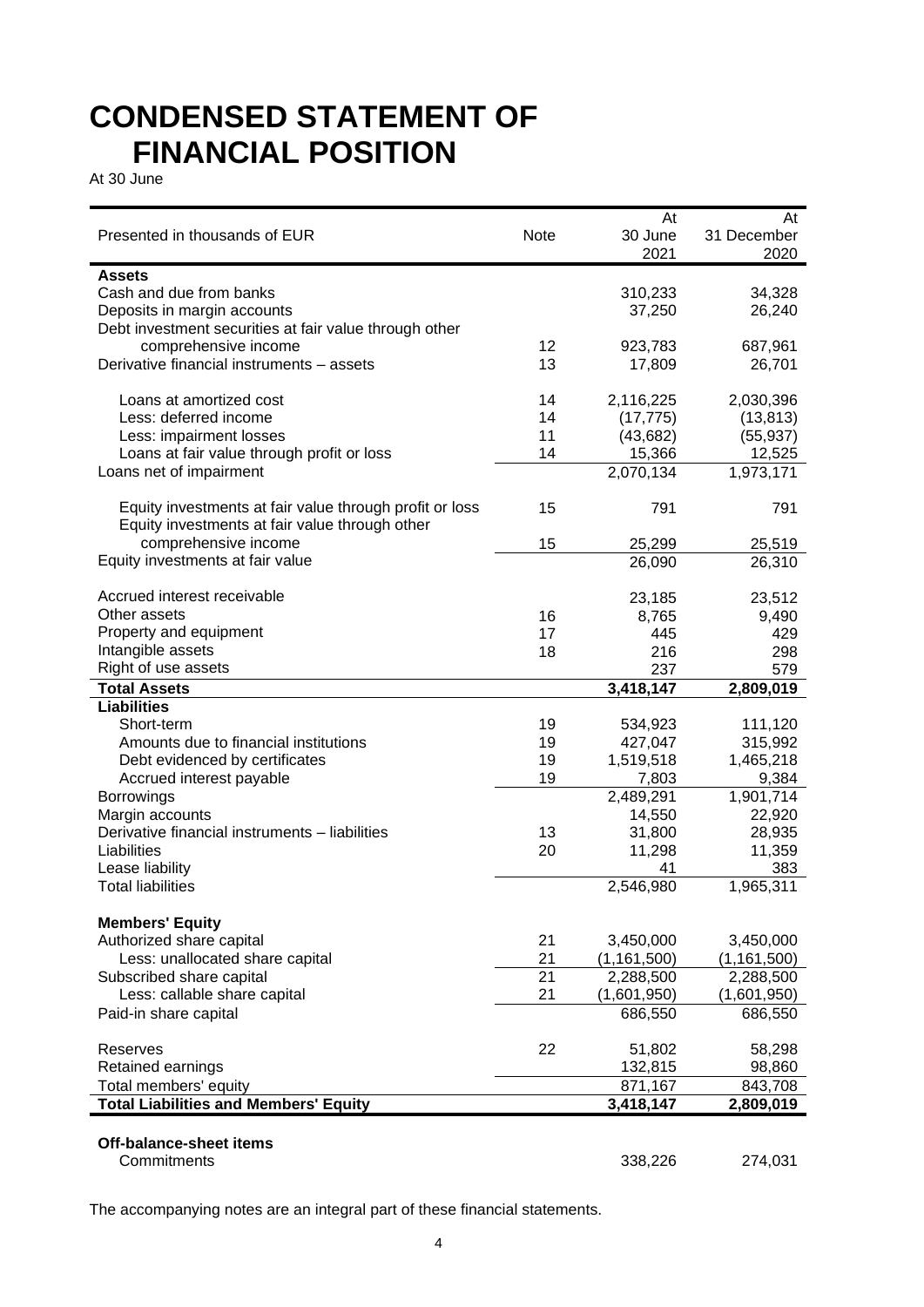# **CONDENSED STATEMENT OF CHANGES IN MEMBERS' EQUITY**

For the six months period ended 30 June

|                                                      |            | Share capital |         |          |          |          |
|------------------------------------------------------|------------|---------------|---------|----------|----------|----------|
| Presented in thousands EUR                           |            |               |         |          | Retained |          |
|                                                      | Subscribed | Callable      | Payable | Reserves | Earnings | Total    |
| At 31 December 2019                                  | 2,288,500  | (1,601,950)   |         | 54,009   | 89,850   | 830,409  |
|                                                      |            |               |         |          |          |          |
| Income for the year                                  |            |               |         |          | 14,215   | 14,215   |
| Other comprehensive income:                          |            |               |         |          |          |          |
| Net gains (losses) on                                |            |               |         |          |          |          |
| financial assets at fair                             |            |               |         |          |          |          |
| value reserve through OCI                            |            |               |         | 1,120    |          | 1,120    |
| Actuarial (losses) gains on                          |            |               |         |          |          |          |
| defined benefit scheme                               |            |               |         | (2,036)  |          | (2,036)  |
| Total comprehensive income                           |            |               |         |          |          |          |
| for the year                                         |            |               |         | (916)    | 14,215   | 13,299   |
|                                                      |            |               |         |          |          |          |
| Members' contributions                               |            |               |         |          |          |          |
| Transfer to general reserve                          |            |               |         | 5,205    | (5,205)  |          |
| <b>Total contributions</b>                           |            |               |         | 5,205    | (5,205)  |          |
| At 31 December 2020                                  | 2,288,500  | (1,601,950)   |         | 58,298   | 98,860   | 843,708  |
|                                                      |            |               |         |          |          |          |
| Income for the period<br>Other comprehensive income: |            |               |         |          | 33,955   | 33,955   |
|                                                      |            |               |         |          |          |          |
| Net gains (losses) on<br>financial assets at fair    |            |               |         |          |          |          |
| value reserve through OCI                            |            |               |         |          |          |          |
|                                                      |            |               |         | (6, 496) | 33,955   | (6, 496) |
| Total comprehensive income<br>for the period         |            |               |         | (6, 496) |          | 27,459   |
| At 30 June 2021                                      | 2,288,500  | (1,601,950)   |         | 51,802   | 132,815  | 871,167  |
|                                                      |            |               |         |          |          |          |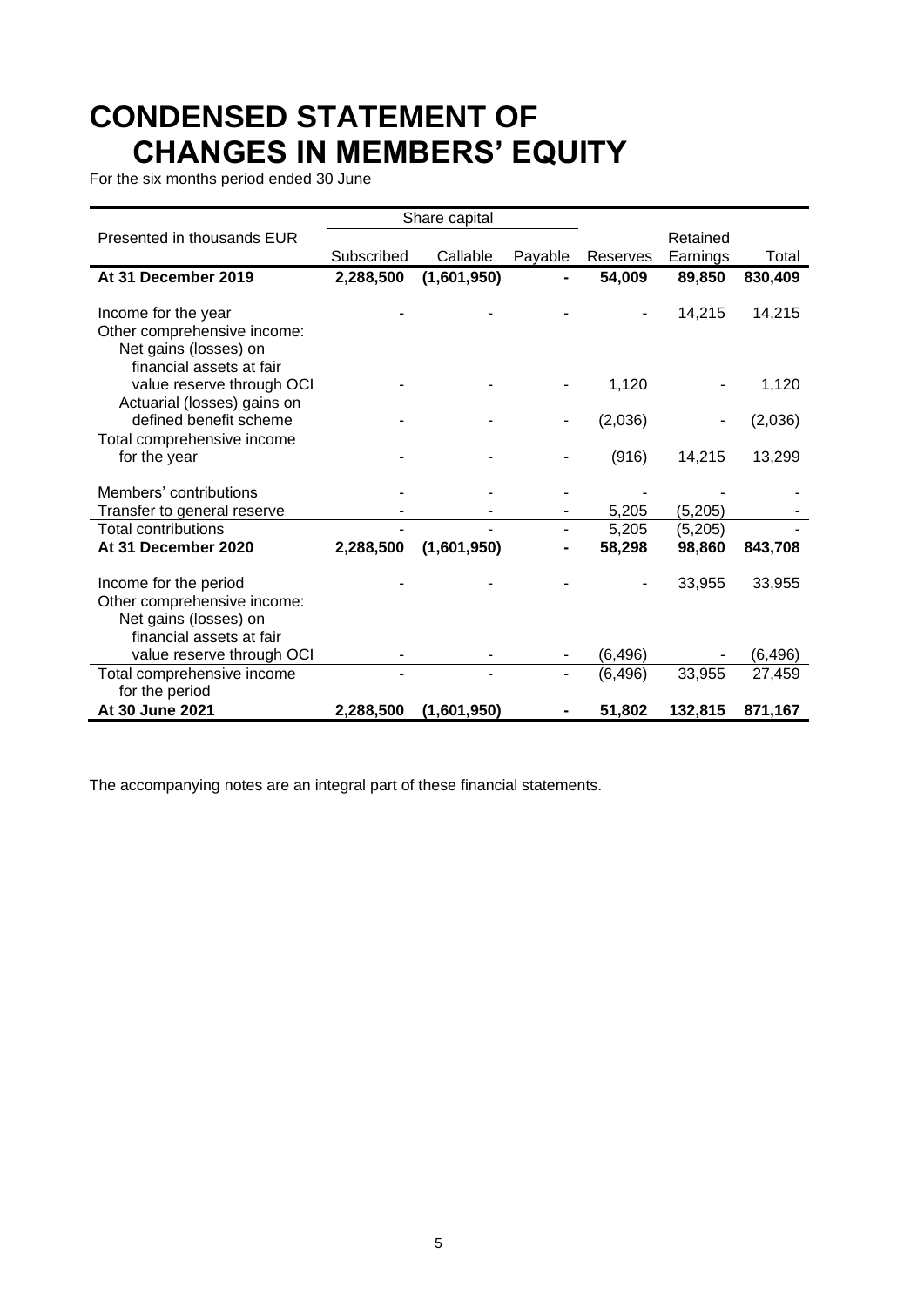# **CONDENSED STATEMENT OF CASH FLOWS**

For the six months period ended 30 June

| Presented in thousands of EUR                            | Note | Six months<br>to 30 June<br>2021 | Six months<br>to 30 June<br>2020 |
|----------------------------------------------------------|------|----------------------------------|----------------------------------|
| Cash flows from operating activities                     |      |                                  |                                  |
| Income for the period                                    |      | 33,955                           | 4,360                            |
|                                                          |      |                                  |                                  |
| Adjustment for items in income statement:                |      |                                  |                                  |
| Depreciation and amortization                            |      | 245                              | 278                              |
| Impairment (gains) losses on loans                       |      | (12, 322)                        | 5,383                            |
| Impairment (gains) losses on investment securities       |      | (2,684)                          | 294                              |
| Fair value (gains) losses on loans at FVTPL              |      | (867)                            | (33)                             |
| Fair value (gains) losses on equity investments at FVTPL |      | (182)                            |                                  |
| Net interest income                                      |      | (22, 304)                        | (20, 932)                        |
| Realized (gains) losses on disposal of investment        |      |                                  |                                  |
| securities at FVTOCI                                     |      | (5, 103)                         |                                  |
| Foreign exchange adjustment on provisions                |      |                                  | 130                              |
| Cash generated from (used for) operations:               |      |                                  |                                  |
| Proceeds from repayment of loans                         |      | 411,705                          | 163,105                          |
| Proceeds from repayment of equity investments            |      | 385                              |                                  |
| Funds advanced for loans                                 |      | (499, 458)                       | (295, 955)                       |
| Funds advanced for equity investments                    |      | (221)                            | (156)                            |
| Foreign exchange and other adjustments                   |      |                                  | 12,280                           |
| Net movement in derivative financial instruments         |      | 6,349                            | (3,925)                          |
| Working capital adjustments:                             |      |                                  |                                  |
| Interest income received                                 |      | 54,504                           | 45,996                           |
| Interest income paid                                     |      | (33, 454)                        | (31, 304)                        |
| Decrease (increase) in deposit margin accounts           |      | (11, 010)                        |                                  |
| Decrease (increase) in other assets                      |      | 725                              | 1,411                            |
| Increase (decrease) in margin accounts                   |      | (8,370)                          |                                  |
| Increase (decrease) in other liabilities                 |      | (403)                            | (570)                            |
| Fair value movements                                     |      |                                  | (4,603)                          |
| Increase (decrease) in deferred income                   |      | 3,962                            | 2,845                            |
| Net cash from / (used in) operating activities           |      | (84, 548)                        | (121, 396)                       |
|                                                          |      |                                  |                                  |
| <b>Cash flows from investing activities</b>              |      |                                  |                                  |
| Proceeds investment securities at FVTOCI                 |      | 1,602,437                        | 195,306                          |
| Purchase investment securities at FVTOCI                 |      | (1,380,349)                      | (200, 981)                       |
| Purchase of property, software and equipment             |      | (151)                            | (155)                            |
| Net cash from / (used in) investing activities           |      | 221,937                          | (5,830)                          |
| <b>Cash flows from financing activities</b>              |      |                                  |                                  |
| Proceeds from borrowings                                 |      | 1,201,864                        | 300,762                          |
| Repayments of borrowings                                 |      | (612, 706)                       | (200, 578)                       |
| Net cash from financing activities                       |      | 589,158                          | 100,184                          |
|                                                          |      |                                  |                                  |
| Net increase (decrease) in cash and cash equivalents     |      | 726,547                          | (27, 042)                        |
| Cash and cash equivalents at beginning of year           |      | 272,666                          | 285,538                          |
|                                                          |      |                                  |                                  |
| Cash and cash equivalents at end of period               |      | 999,213                          | 258,496                          |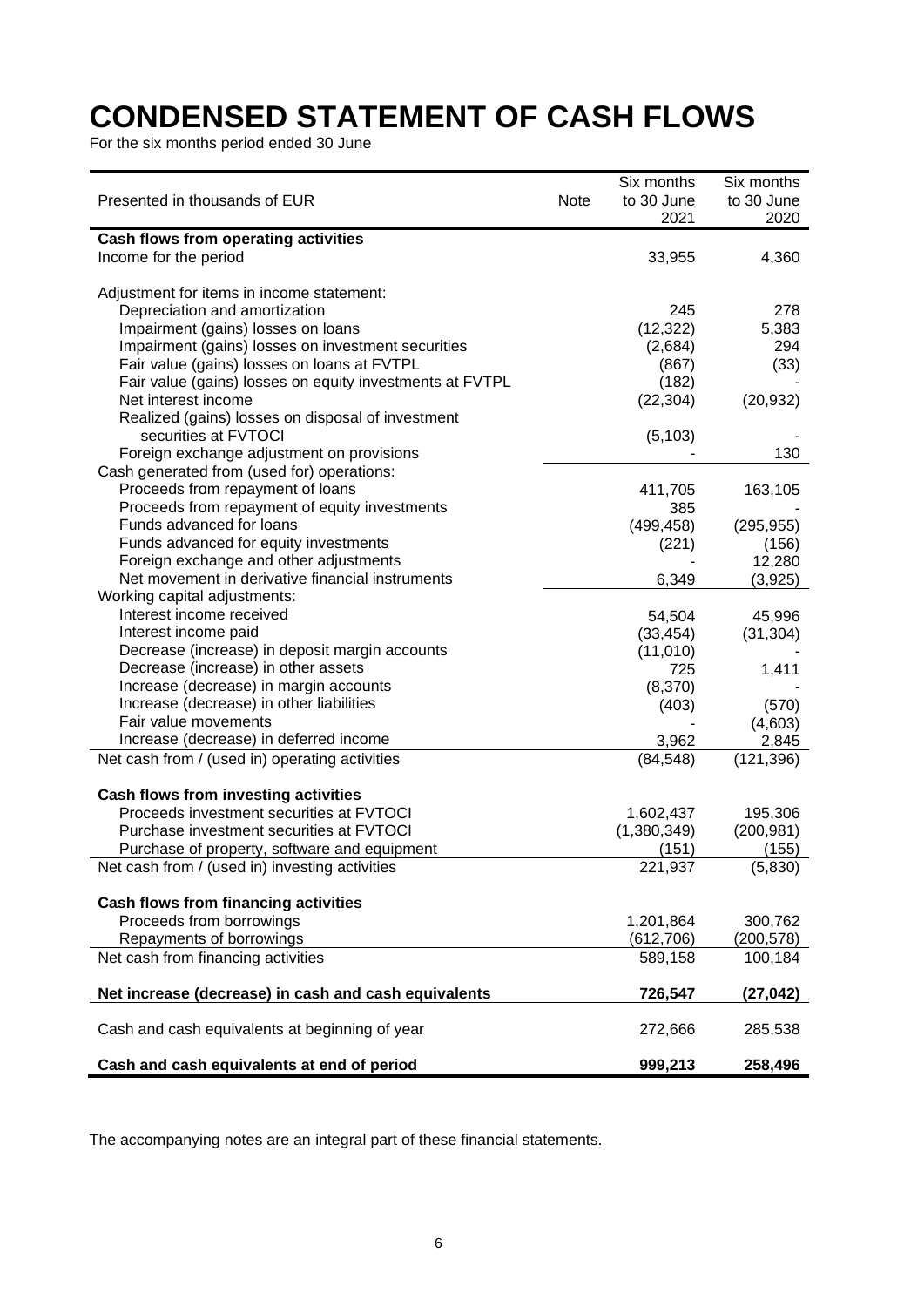# **NOTES TO THE CONDENSED INTERIM FINANCIAL STATEMENTS**

### **1. ESTABLISHMENT OF THE BANK**

#### **Agreement Establishing the Bank**

The Black Sea Trade and Development Bank ('Bank'), whose headquarters are located at 1 Komninon Street, Thessaloniki, in the Hellenic Republic, was established as an international financial organization under the Agreement Establishing the Bank dated 30 June 1994 (Establishing Agreement). In accordance with Article 61 of the Establishing Agreement, following the establishment of the Bank, the Establishing Agreement came into force on 24 January 1997. The Bank commenced operations on 1 June 1999.

The purpose of the Bank is to accelerate development and promote cooperation among its shareholder countries. As a regional development institution, the Bank is well placed to mobilize financial resources and to improve access to financing for businesses in the whole region as well as for those active only in its individual Member Countries. The Bank offers project and trade financing facilities, equity participations and guarantees. Bank financing of projects and programs is available directly or in cooperation with other national and international development institutions. The Bank may also, where appropriate, provide technical assistance to potential customers.

As at financial position date the Bank's shareholders comprised of the following 11 countries: Albania, Armenia, Azerbaijan, Bulgaria, Georgia, Greece, Moldova, Romania, Russian Federation, Turkey and Ukraine (all the countries hereafter, The Region).

#### **Headquarters Agreement**

The status, privileges and immunities of the Bank and persons connected therewith in the Hellenic Republic are defined in the Headquarters Agreement between the Government of the Hellenic Republic and the Bank (Headquarters Agreement) signed on 22 October 1998.

### **2. BASIS OF PREPARATION OF FINANCIAL STATEMENTS**

#### **2.1 Basis of Preparation**

The condensed interim financial statements have been prepared in accordance with IAS 34 *Interim Financial Reporting* as published by the International Accounting Standards Board (IASB), and should be read in conjunction with the Bank's last annual financial statements as at and for the year ended 31 December 2020 (last annual financial statements). They do not include all the information required for a complete set of International Financial Reporting Standards (IFRS) financial statements. However, selected explanatory notes are included to explain events and transactions that are significant to an understanding of the changes in the Bank's financial position and performance since the last annual financial statements.

These condensed interim financial statements for the six month period ended 30 June 2021 are approved by the Management Committee, and also submitted to the Board of Directors (BoD) in their meeting on 30 September 2021 for their information.

#### **Basis of measurement**

The financial statements have been prepared on a historical cost basis except for the below assets and liabilities which have been measured at fair value:

- Debt investment securities at fair value through other comprehensive income;
- Loans at fair value through profit or loss;
- Equity investments at fair value through profit or loss;
- Equity investments at fair value through other comprehensive income;
- Derivative financial instruments; and
- Plan assets.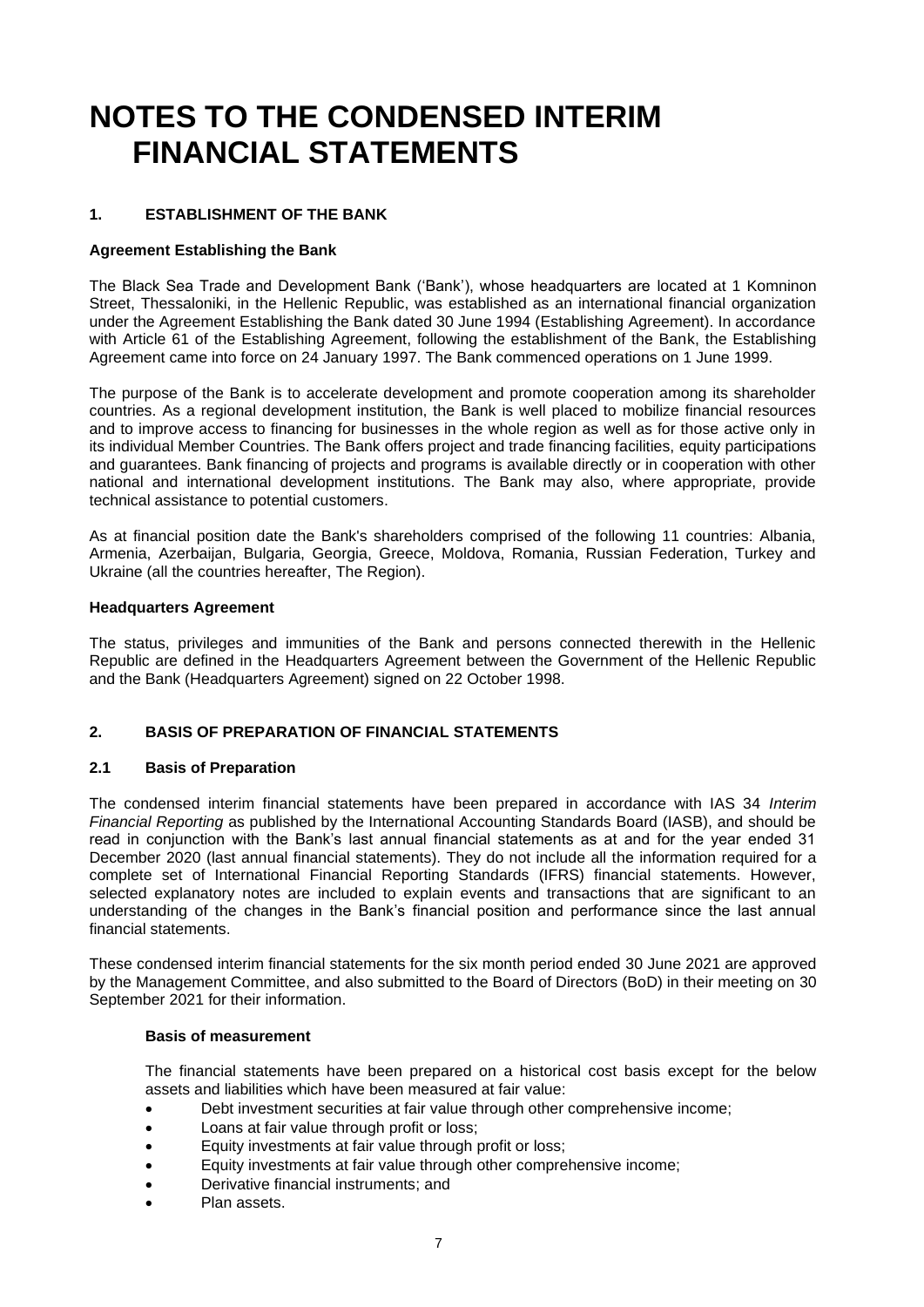### **Functional and presentation currency**

The Bank's functional currency is the Euro (EUR) as defined by the European Central Bank (ECB). The Euro is most representative of the Bank's operations and environment as a significant percentage of the Bank's lending operations are in Euro, and the administrative expenses and capital expenditures are primarily denominated and settled in this currency. The Bank's presentation currency is the EUR and values are rounded to the nearest thousand unless otherwise stated.

### **Use of Estimates and Judgments**

The preparation of the financial statements in conformity with IFRS requires management to make judgments and use of estimates and assumptions that affect the application of the accounting policies and the reported amounts of assets and liabilities, the disclosure of contingent assets and liabilities at the date of the financial statements and the reported amounts of revenues and expenses during the reporting period. Actual results may differ from those reported. Estimates and underlying assumptions are reviewed on an ongoing basis. Revisions to estimates are recognized prospectively.

The areas where the Bank has applied judgement and used estimates and assumptions are: estimation of expected credit losses of loans, fair valuation of financial instruments not quoted in active markets, including OTC derivatives and certain debt securities, impairment of investment securities, estimation of retirement benefits obligation, and contingencies from litigation.

The areas involving a higher degree of judgment or areas where assumptions and estimates are significant to the financial statements are disclosed in the Note 4.

### **2.2 Going Concern**

The condensed interim financial statements have been prepared on a going concern basis. This year continued with the outbreak of a new strain of Coronavirus (Covid-19) pandemic that was announced by the World Health Organization (WHO) from March 2020 and has already negatively impacted the economies of the countries that the Bank works with. Following the WHO announcements as well as the measures taken by the respective governments as a response, the Bank has proceeded with the following:

- The Bank has activated the internal Pandemic Response Plan, and staff can move to 'remote working', which may be extended according to how the situation unfolds in the host country. In terms of its everyday operations, the Bank has taken all requisite steps to ensure business continuity, the safety of its staff, and to comply with the emergency measures imposed by the host country.
- The Bank monitors country by country measures taken by each government and their impact on its loan portfolio. It maintains contacts with clients and we will continue with the preparation of projects, but the main focus is the outstanding loan portfolio which is carefully analyzed and regularly reviewed in light of the very rapid developments.
- The Bank closely monitors its liquidity position and is prepared to take short term measures as and if required in order to safeguard its interests and maintain key ratios at comfortable levels. Such measures can include access to short-term borrowings at higher costs than normally accepted, delaying draw-downs to operations with customer consent and curtailing administrative expenses as necessary. Additionally, the Bank has reduced undertaking new commitments temporarily, thus commitment levels are expected to remain steady, or even temporarily decline as a result.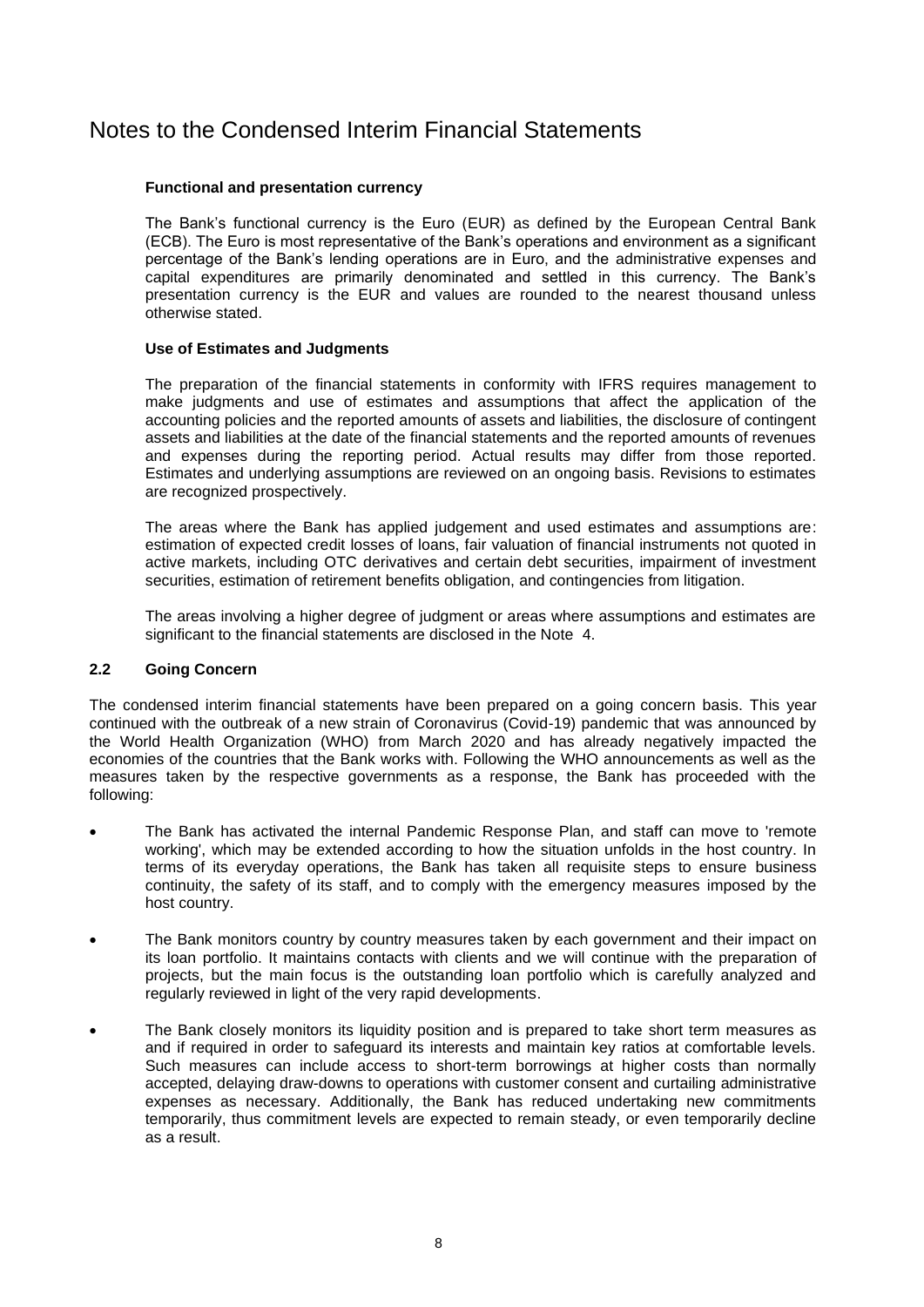• Moreover, the Bank will monitor developments in the financial markets for assessing the impact on its investment portfolio as well as for suitable funding opportunities.

Overall, the Bank is assessing the virus pandemic in the Region the Bank operates in and has a robust mechanism and process in place to follow up developments and adjust its operations accordingly in order to ensure effective and efficient management of this difficult situation. As the Bank maintains its operational capacity and retains its strong capital and liquidity positions, the Board of Directors is of the view that the Bank will continue to operate as a going concern for the next 12 months from the date of approval of the financial statements.

### **3. SIGNIFICANT ACCOUNTING POLICIES**

The accounting policies applied in these condensed interim financial statements are the same as those applied in the last annual financial statements.

The following amendments to IFRSs have been issued by the International Accounting Standards Board (IASB) as of the date of these financial statements were issued and effective from 1 January 2021:

Amendments to IAS 1 (August 2020) Presentation of financial statements on classification of liabilities. These narrow-scope amendments to IAS 1 clarify that liabilities are classified as either current or noncurrent, depending on the rights that exist at the end of the reporting period. Classification is unaffected by the expectations of the entity or events after the reporting date (for example, the receipt of a waiver or a breach of covenant). The amendment also clarifies what IAS 1 means when it refers to the 'settlement' of a liability.

Amendment to IFRS 16 Leases – Covid-19 related concessions. As a result of the coronavirus (COVID-19) pandemic, rent concessions have been granted to lessees. Such concessions might take a variety of forms, including payment holidays and deferral of lease payments. On 28 May 2020, the IASB published an amendment to IFRS 16 that provides an optional practical expedient for lessees from assessing whether a rent concession related to COVID-19 is a lease modification. Lessees can elect to account for such rent concessions in the same way as they would if they were not lease modifications. In many cases, this will result in accounting for the concession as variable lease payments in the period(s) in which the event or condition that triggers the reduced payment occurs.

Amendments to IFRS 17 and IFRS 4 (May 2020) Insurance contracts, deferral of IFRS 9. These amendments defer the date of application of IFRS 17 by 2 years to 1 January 2023 and change the fixed date of the temporary exemption in IFRS 4 from applying IFRS 9, Financial instrument until 1 January 2023.

Amendments to IFRS 9, IAS 39, IFRS 7, IFRS 4 and IFRS 16 (June 2020) Interest rate benchmark reform - phase 2. The phase 2 amendments address issues that arise from the implementation of the reforms, including the replacement of one benchmark with an alternative one.

A number of narrow-scope amendments to IFRS 3, IAS 16, IAS 17 and some annual improvements on IFRS 1, IFRS 9, IAS 41 and IFRS 16 (January 2020). Minor improvements in these Standards.

IFRS 17 (May 2020) Insurance contracts. This standard replaces IFRS 4, which currently permits a wide variety of practices in accounting for insurance contracts. IFRS 17 will fundamentally change the accounting by all entities that issue insurance contracts and investment contracts with discretionary participation features.

The Bank has adopted the aforementioned amendments which did not have a material impact.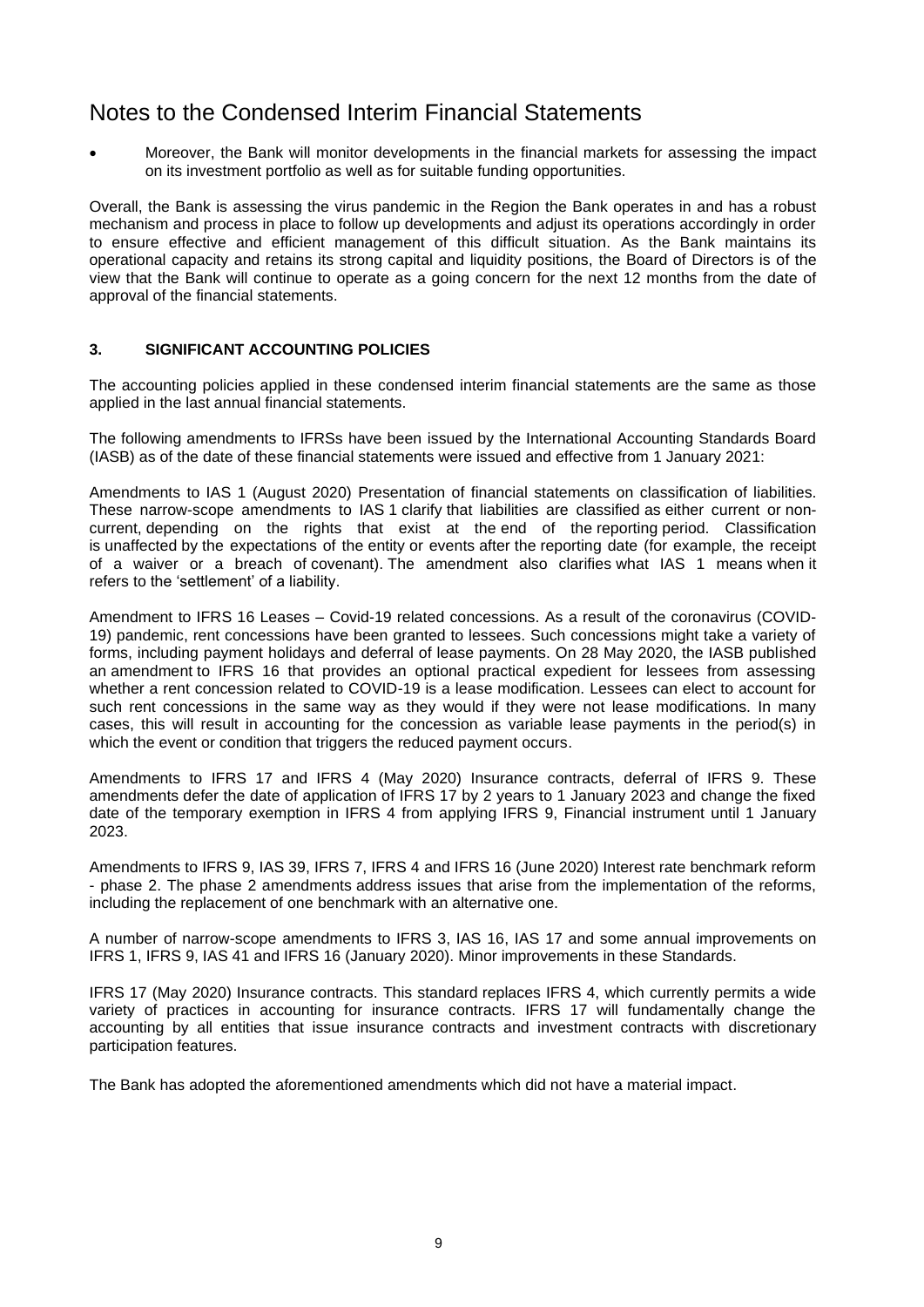### **3.1 Foreign Currencies**

The Bank uses the official exchange rates published for the EUR by the European Central Bank (ECB). The exchange rates used by the Bank at the financial position date were as follows.

|       |     |                      | 30 June   | 31 December | 30 June   |
|-------|-----|----------------------|-----------|-------------|-----------|
|       |     |                      | 2021      | 2020        | 2020      |
|       | $=$ | United States dollar | 1.18840   | 1.22710     | 1.11980   |
|       | $=$ | Pound sterling       | 0.85805   | 0.89903     | 0.91243   |
|       | $=$ | Russian ruble        | 86.77250  | 91.46710    | 79.63000  |
| 1 EUR | $=$ | Azerbaijan manat     | 2.02360   | 2.08900     | 1.91050   |
|       | $=$ | Georgian lari        | 3.76080   | 4.02330     | 3.44660   |
|       | $=$ | Armenian dram        | 589.68000 | 641.11000   | 540.44000 |
|       | $=$ | Romanian leu         | 4.92800   | 4.86830     | 4.83970   |

### **4. SIGNIFICANT ACCOUNTING JUDGEMENTS AND KEY SOURCES OF ESTIMATION UNCERTAINTY**

The preparation of the Bank's financial statements requires Management to make judgements, estimates and assumptions that affect the reported amounts of assets and liabilities, income and expense and accompanying notes. Uncertainty about these assumptions and estimates could result in outcomes that require a material adjustment to the carrying amount of assets and liabilities affected in future periods. The Bank believes that the significant judgments, estimates and assumptions used in the preparation of its condensed interim financial statements are appropriate given the factual circumstances as of the date of preparation. The most significant areas, for which critical judgments, estimates and assumptions are required in applying the Bank's accounting policies, are the following:

- a. Fair value estimates for financials instruments carried at fair value.
- b. The Bank's method for determining the level of impairment of loan operations is described within the Accounting and further explained in Note 5 Risk Management – credit risk section. In accordance with IFRS 9, ECL represents the average credit losses weighted by the probabilities of default (PD), whereby credit losses are defined as the present value of all cash shortfalls. The ECL is calculated for both Stage 1 and Stage 2 loans by applying the provision rate to the projected exposure at default (EAD), and discounting the resulting provision using the loan's effective interest rate (EIR). The provision rate is generated by multiplying the PD rate and the loss given default (LGD) rate applicable to the loan.

A number of critical accounting estimates are therefore made in the calculation of impairment of loan operations as follows:

- Criteria used for staging assessment of loans and advances to customers.
- Assumptions for future cashflows of individually assessed credit-impaired exposures.
- The input and assumptions used to estimate the impact of multiple economic scenarios.

For loans that are individually assessed which have a lifetime ECL and that are creditimpaired in Stage 3, the impairment allowance results from the impairment test that is conducted on the basis of objective evidence obtained through a risk asset review process. An impairment test includes projected cash in-flows and out-flows, available for debt service until maturity, which are discounted at the original effective interest rate (EIR) to reach a net present value for a particular operation, less any collateral that can be realized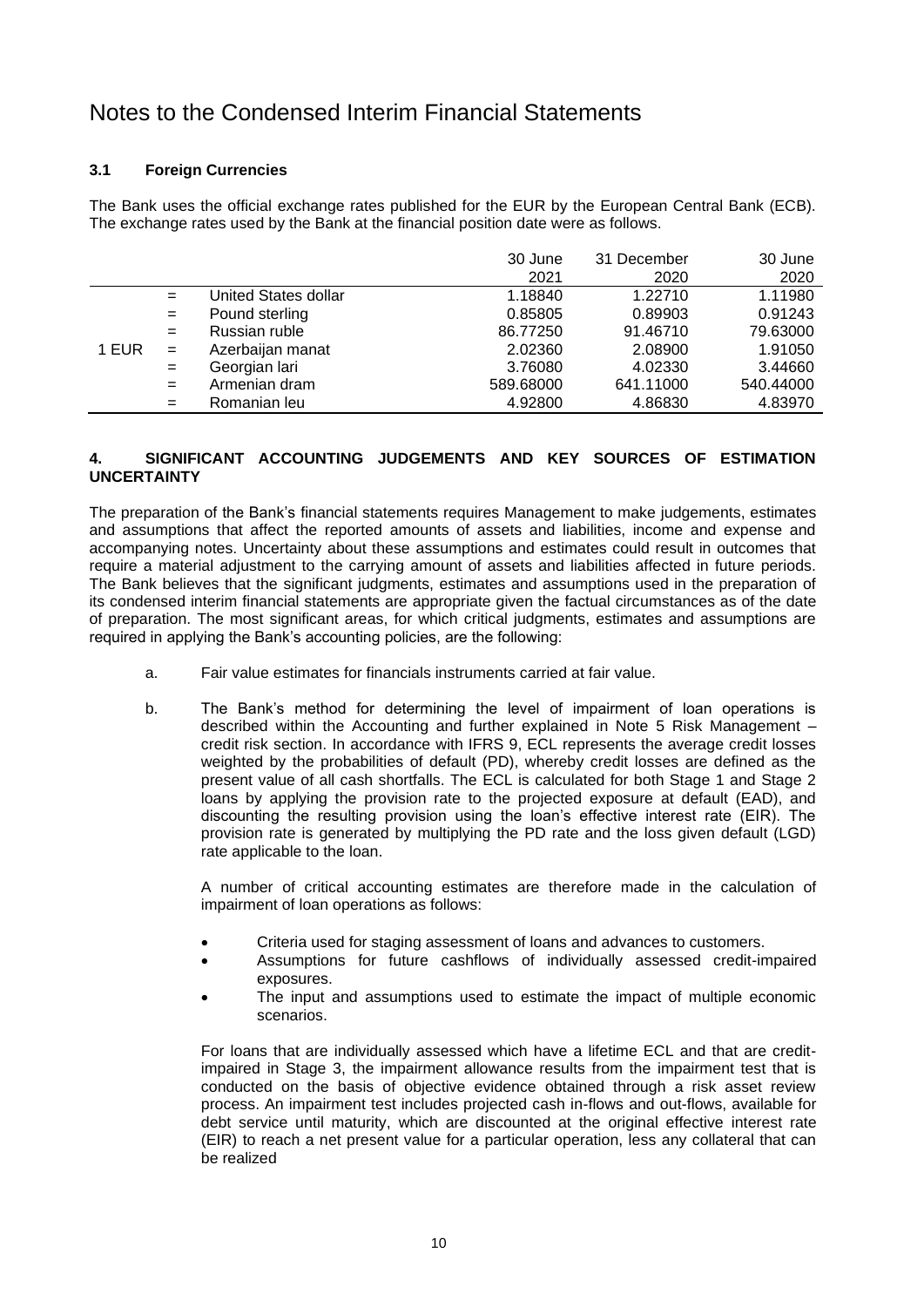### **5. FINANCIAL ASSETS AND LIABILITIES**

The tables below identify the Bank's financial assets and financial liabilities in accordance with their categories.

|                                    |                |            | At        |           |           |
|------------------------------------|----------------|------------|-----------|-----------|-----------|
|                                    |                |            | 30 June   |           |           |
|                                    |                |            | 2021      |           |           |
|                                    | Fair value     | Fair value |           |           |           |
|                                    | through        | through    | Amortized | Carrying  | Fair      |
| Presented in EUR (000)             | profit or loss | OCI        | cost      | amount    | value     |
| <b>Assets</b>                      |                |            |           |           |           |
| Cash and due from banks            |                |            | 310,233   | 310,233   | 310,233   |
| Deposits in margin accounts        |                |            | 37,250    | 37,250    | 37,250    |
| Debt investment securities         |                | 923,783    |           | 923,783   | 923,783   |
| Derivative financial assets        | 17,809         |            |           | 17,809    | 17,809    |
| Loans                              | 15,366         |            | 2,116,225 | 2,131,591 | 2,141,169 |
| Deferred income                    |                |            | (17, 775) | (17, 775) | (17, 775) |
| Impairment losses on loans         |                |            | (43, 682) | (43,682)  | (43, 682) |
| Equity investments                 | 791            | 25,299     |           | 26,090    | 26,090    |
| Accrued interest receivable        |                |            | 23,185    | 23,185    | 23,185    |
| Other assets                       |                |            | 8,765     | 8,765     | 8,765     |
| <b>Total financial assets</b>      | 33,966         | 949,082    | 2,434,201 | 3,417,249 | 3,426,827 |
| <b>Liabilities</b>                 |                |            |           |           |           |
| <b>Borrowings</b>                  |                |            | 2,489,291 | 2,489,291 | 2,511,486 |
| Margin accounts                    |                |            | 14,550    | 14,550    | 14,550    |
| Derivative financial instruments   | 31,800         |            |           | 31,800    | 31,800    |
| Payables and lease liabilities     |                |            | 11,339    | 11,339    | 11,339    |
| <b>Total financial liabilities</b> | 31,800         | -          | 2,515,180 | 2,546,980 | 2,569,175 |

At 31 December

|                                    |                | 2020       |           |           |           |
|------------------------------------|----------------|------------|-----------|-----------|-----------|
|                                    | Fair value     | Fair value |           |           |           |
|                                    | through        | through    | Amortized | Carrying  | Fair      |
| Presented in EUR (000)             | profit or loss | OCI        | cost      | amount    | Value     |
| <b>Assets</b>                      |                |            |           |           |           |
| Cash and due from banks            |                |            | 34,328    | 34,328    | 34,328    |
| Deposits in margin accounts        |                |            | 26,240    | 26,240    | 26,240    |
| Debt investment securities         |                | 687,961    |           | 687,961   | 687,961   |
| Derivative financial assets        | 26,701         |            |           | 26,701    | 26,701    |
| Loans                              | 12,525         |            | 2,030,396 | 2,042,921 | 2,053,090 |
| Deferred income                    |                |            | (13,813)  | (13,813)  | (13,813)  |
| Impairment losses on loans         |                |            | (55, 937) | (55, 937) | (55, 937) |
| Equity investments                 | 791            | 25,519     |           | 26,310    | 26,310    |
| Accrued interest receivable        |                |            | 23,512    | 23,512    | 23,512    |
| Other assets                       |                |            | 9,490     | 9,490     | 9,490     |
| <b>Total financial assets</b>      | 40,017         | 713,480    | 2,054,216 | 2,807,713 | 2,817,882 |
| <b>Liabilities</b>                 |                |            |           |           |           |
| <b>Borrowings</b>                  |                |            | 1,901,714 | 1,901,714 | 1,925,848 |
| Margin accounts                    |                |            | 22,920    | 22,920    | 22,920    |
| Derivative financial instruments   | 28,935         |            |           | 28,935    | 28,935    |
| Payables and lease liabilities     |                |            | 11,742    | 11,742    | 11,742    |
| <b>Total financial liabilities</b> | 28,935         |            | 1,936,376 | 1,965,311 | 1,989,445 |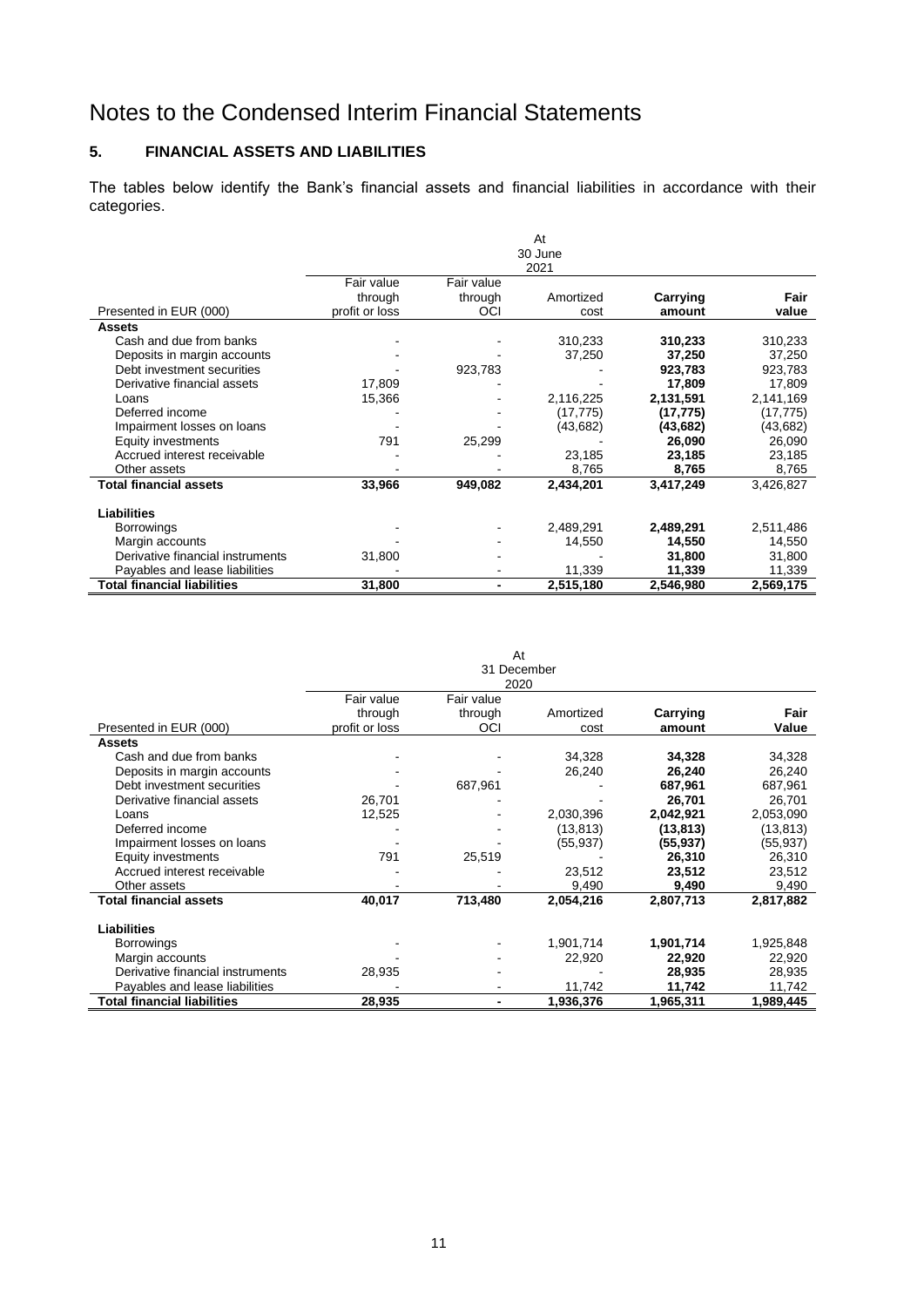### **5.1 Fair Value Hierarchy**

For the those financial instruments measured at fair value, the Bank uses the following levels of hierarchy for determining and disclosing the fair value of financial instruments by valuation technique:

- Level 1: Quoted market prices in active markets for identical assets or liabilities;
- Level 2: Other techniques for which all inputs that have a significant effect on the recorded fair value are observable, either directly or indirectly; and
- Level 3: Techniques which use inputs that have a significant effect on the recorded fair value that are not based on observable market data.

The tables below identify the Bank's financial instruments measured at fair value.

| Presented in EUR (000)                         | Level 1 | Level 2 | Level 3   | Carrying<br>Amount |
|------------------------------------------------|---------|---------|-----------|--------------------|
| Derivative financial instruments - assets      |         |         | 17.809    | 17,809             |
| Fair value through profit or loss:             |         |         |           |                    |
| Loans                                          |         |         | 15.366    | 15.366             |
| Equity investments                             |         |         | 791       | 791                |
| Fair value through other comprehensive income: |         |         |           |                    |
| Debt investment securities                     | 923.783 |         |           | 923.783            |
| Equity investments                             |         |         | 25.299    | 25.299             |
| Derivative financial instruments - liabilities |         |         | (31, 800) | (31, 800)          |
| At 30 June 2021                                | 923.783 |         | 27,465    | 951,248            |

There have been no transfers between Level 1 and Level 2 during the period. For Level 1 market prices are used whereas for Level 2 the valuation techniques used are broker quotes and observable market data. For Level 3 the valuation techniques used are the net asset value (NAV), and equity calculations based on EBITDA and market data, and for derivative financial instruments counterparty values.

| Presented in EUR (000)                         | Level 1 | Level 2   | Level 3        | Carrying<br>Amount |
|------------------------------------------------|---------|-----------|----------------|--------------------|
| Derivative financial instruments - assets      |         | 26.701    | -              | 26.701             |
| Fair value through profit or loss:             |         |           |                |                    |
| Loans                                          |         |           | 12.525         | 12.525             |
| Equity investments                             |         |           | 791            | 791                |
| Fair value through other comprehensive income: |         |           |                |                    |
| Debt investment securities                     | 687.961 |           | $\blacksquare$ | 687.961            |
| Equity investments                             |         |           | 25.519         | 25.519             |
| Derivative financial instruments - liabilities |         | (28, 935) | $\blacksquare$ | (28, 935)          |
| At 31 December 2020                            | 687.961 | (2, 234)  | 38,835         | 724.562            |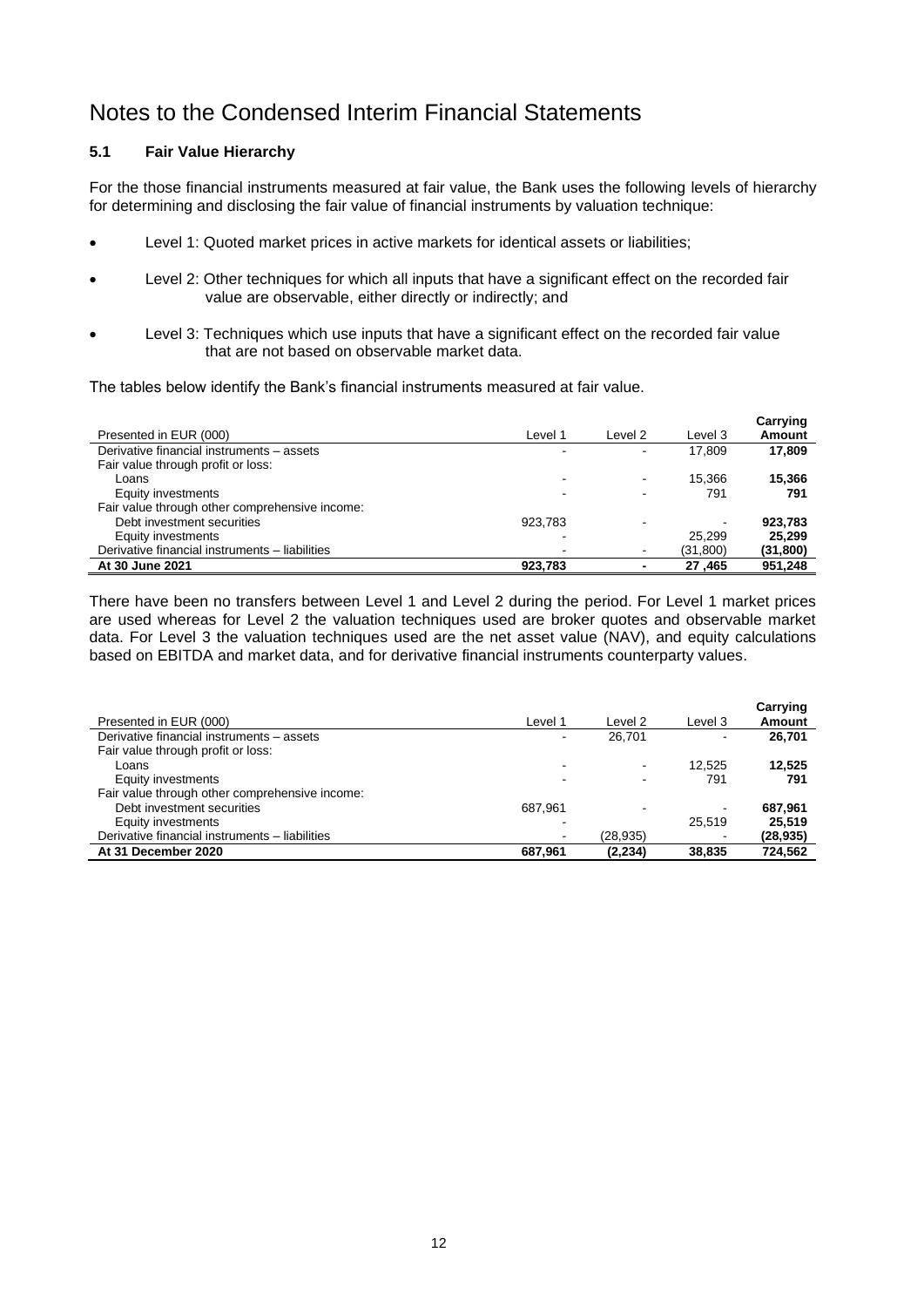### **5.2 Fair Value Measurement in Level 3**

The table provides a reconciliation of the fair values of the Bank's Level 3 for loan financial assets of the fair value hierarchy.

|                                                         | At      | At          |
|---------------------------------------------------------|---------|-------------|
|                                                         | 30 June | 31 December |
| Presented in EUR (000)                                  | 2021    | 2020        |
| At 1 January                                            | 12,525  | 12.754      |
| <b>Disbursements</b>                                    | 1.974   |             |
| Total gains/(losses) recognized in the income statement | 867     | (229)       |
| At end of period/year                                   | 15.366  | 12,525      |

The table provides a reconciliation of the fair values of the Bank's Level 3 equity investments financial assets of the fair value hierarchy.

|                                                               | At      | At          |
|---------------------------------------------------------------|---------|-------------|
|                                                               | 30 June | 31 December |
| Presented in EUR (000)                                        | 2021    | 2020        |
| At 1 January                                                  | 26,310  | 30,386      |
| Total gains/(losses) recognized in the income statement       |         |             |
| Total gains/(losses) recognized in other comprehensive income | (56)    | (3,577)     |
| <b>Disbursements</b>                                          | 221     | 732         |
| Repayments                                                    | (385)   | (1,231)     |
| Foreign exchange adjustments                                  |         |             |
| At end of period/year                                         | 26.090  | 26,310      |

#### **5.3 Sensitivity Analysis for Level 3**

The table below illustrates the valuation techniques used in the determination of fair values for financial instruments within Level 3 of the fair value hierarchy, and on an estimated 5% increase or decrease in net asset value. The Bank considers that market participants would use the same inputs in pricing the financial assets. Management considers that changing the unobservable inputs described below to reflect other reasonably possible alternative assumptions would not result in a significant change in the estimated fair value.

|                        |                                       | Carrying | Favorable | Unfavorable |
|------------------------|---------------------------------------|----------|-----------|-------------|
| Presented in EUR (000) | Valuation techniques                  | amount   | change    | change      |
| ∟oans                  | Discounted cash flows models          | 15,366   | 768       | (768)       |
| Equity investments     | Net asset value and EBITDA multiplies | 26.090   | 1.305     | (1,305)     |
| At 30 June 2021        |                                       | 41.456   | 2.073     | (2,073)     |

|                        |                                       | Carrying | Favorable | Unfavorable |
|------------------------|---------------------------------------|----------|-----------|-------------|
| Presented in EUR (000) | Valuation techniques                  | amount   | change    | change      |
| Loans                  | Discounted cash flows models          | 12,525   | 626       | (626)       |
| Equity investments     | Net asset value and EBITDA multiplies | 26.310   | 1.316     | (1,316)     |
| At 31 December 2020    |                                       | 38,835   | 1.942     | (1,942)     |

Loans at fair value through profit or loss mainly comprise convertible loans or loans with an element of performance-based return. The inputs into the models could include comparable pricing, interest rates, discounts rates, average cost of capital, probability of default and loss given default.

Equity investments comprises the Bank's equity funds and equity participations. The main valuation models used to determine the fair value of these financial assets are NAV and EBITDA models.

Although the Bank believes that its estimates of fair value are appropriate, the use of different methodologies or assumptions could lead to different fair value results.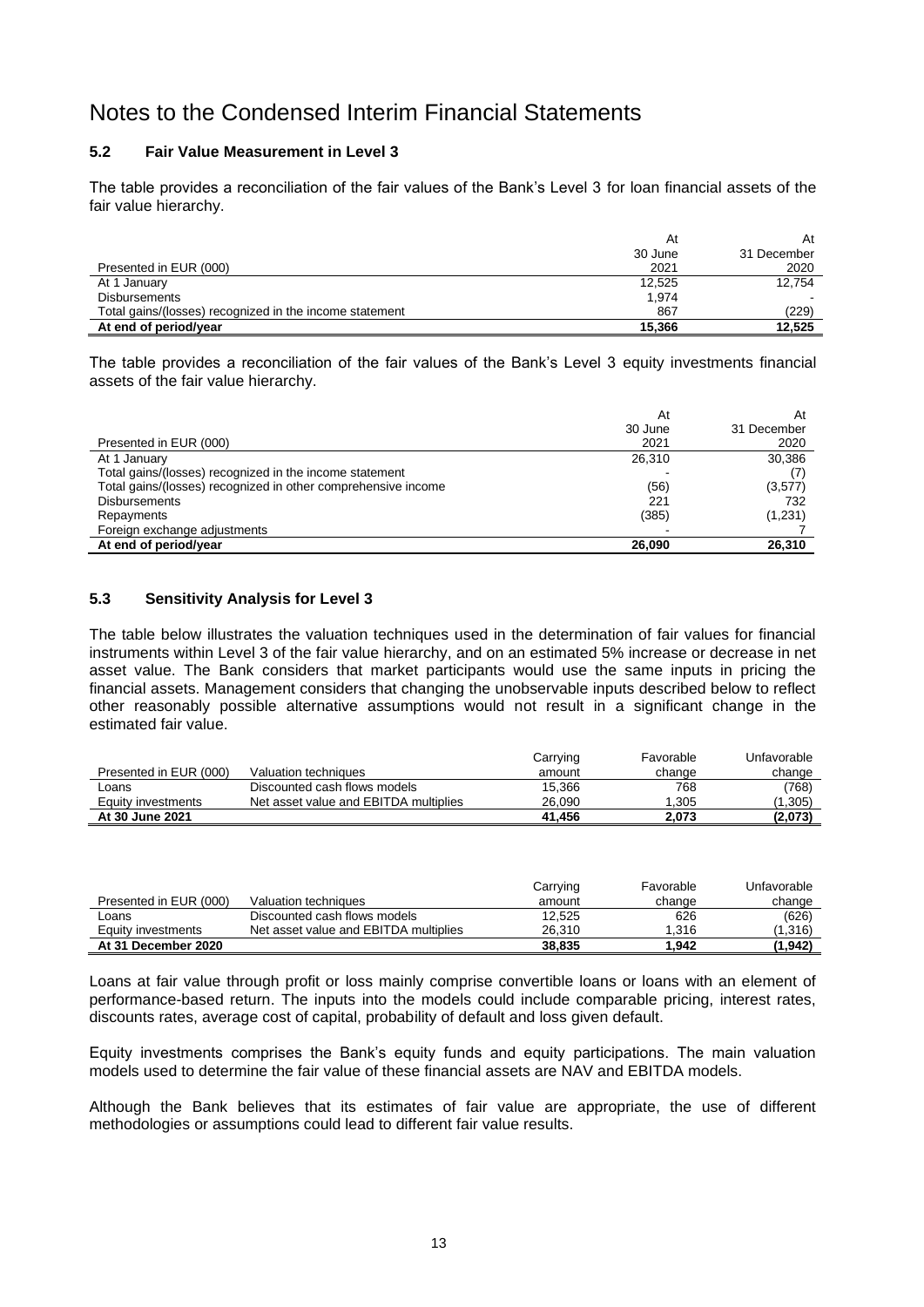### **5.4 Credit Risk by Country and Sector**

The Bank uses international best practices for lending activities in order to diversify risk by country and by sector, while also preserving the needs of the Bank's Member States in accordance with the Bank's mandate to promote economic development in the Black Sea Region.

The concentration of credit risk in lending portfolios is presented below, also including the undrawn amounts. The Bank is generally well diversified by country and by sector.

|                               | At          |             | At          |             |  |
|-------------------------------|-------------|-------------|-------------|-------------|--|
|                               | 30 June     |             | 31 December |             |  |
|                               | 2021        |             | 2020        |             |  |
|                               | Outstanding | Undrawn     | Outstanding | Undrawn     |  |
| Presented in EUR (000)        | balance     | commitments | balance     | commitments |  |
| Concentration by instrument   |             |             |             |             |  |
| Loans                         | 2,131,591   | 308,097     | 2,042,921   | 245,143     |  |
| <b>Equity investments</b>     | 26,090      | 6,998       | 26,310      | 6,962       |  |
| Guarantees                    |             | 23,131      |             | 21,926      |  |
| At end of period/year         | 2,157,681   | 338,226     | 2,069,231   | 274,031     |  |
| Concentration by country      |             |             |             |             |  |
| Albania                       | 29,840      | 27          | 34,624      | 27          |  |
| Armenia                       | 110,819     | 98          | 91,269      | 98          |  |
| Azerbaijan                    | 84,987      | 12          | 105,366     | 12          |  |
| <b>Bulgaria</b>               | 191,892     | 56,617      | 156,921     | 124,254     |  |
| Georgia                       | 54,075      | 21,761      | 100,979     | 11,803      |  |
| Greece                        | 372,241     | 9,738       | 380,255     | 8,788       |  |
| Moldova                       | 25,119      | 8,442       | 36,662      | 4,464       |  |
| Romania                       | 170,677     | 50,761      | 121,246     | 729         |  |
| Russia                        | 358,764     | 122,146     | 322,708     | 52,107      |  |
| Turkey                        | 497,444     | 35,509      | 478,820     | 49,748      |  |
| Ukraine                       | 261,823     | 33,115      | 240,381     | 22,001      |  |
| At end of period/year         | 2,157,681   | 338,226     | 2,069,231   | 274,031     |  |
| Concentration by sector       |             |             |             |             |  |
| Consumer discretionary        | 83,620      | 20,898      | 77,272      | 10,000      |  |
| <b>Consumer staples</b>       | 117,978     | 94,878      | 115,264     | 28,039      |  |
| Energy                        | 173,130     | 15,000      | 194,763     |             |  |
| <b>Financial institutions</b> | 489,649     | 20,371      | 566,994     | 9,678       |  |
| Health care                   | 109,175     | 5,869       | 97,734      | 19,014      |  |
| Industrials                   | 448,169     | 51,429      | 363,011     | 144,397     |  |
| Information technology        | 4,007       |             | 4,056       |             |  |
| <b>Materials</b>              | 277,766     | 72,568      | 240,177     | 12,224      |  |
| Real estate                   | 96,260      | 32,376      | 44,670      | 25,954      |  |
| Telecom services              |             |             |             |             |  |
| <b>Utilities</b>              | 357,927     | 24,837      | 365,290     | 24,725      |  |
| At end of period/year         | 2,157,681   | 338,226     | 2,069,231   | 274,031     |  |
| Incurred by                   |             |             |             |             |  |
| Sovereign                     | 362,076     | 6,419       | 354,973     | 20,464      |  |
| Non-sovereign                 | 1,795,605   | 331,807     | 1,714,258   | 253,567     |  |
| At end of period/year         | 2,157,681   | 338,226     | 2,069,231   | 274,031     |  |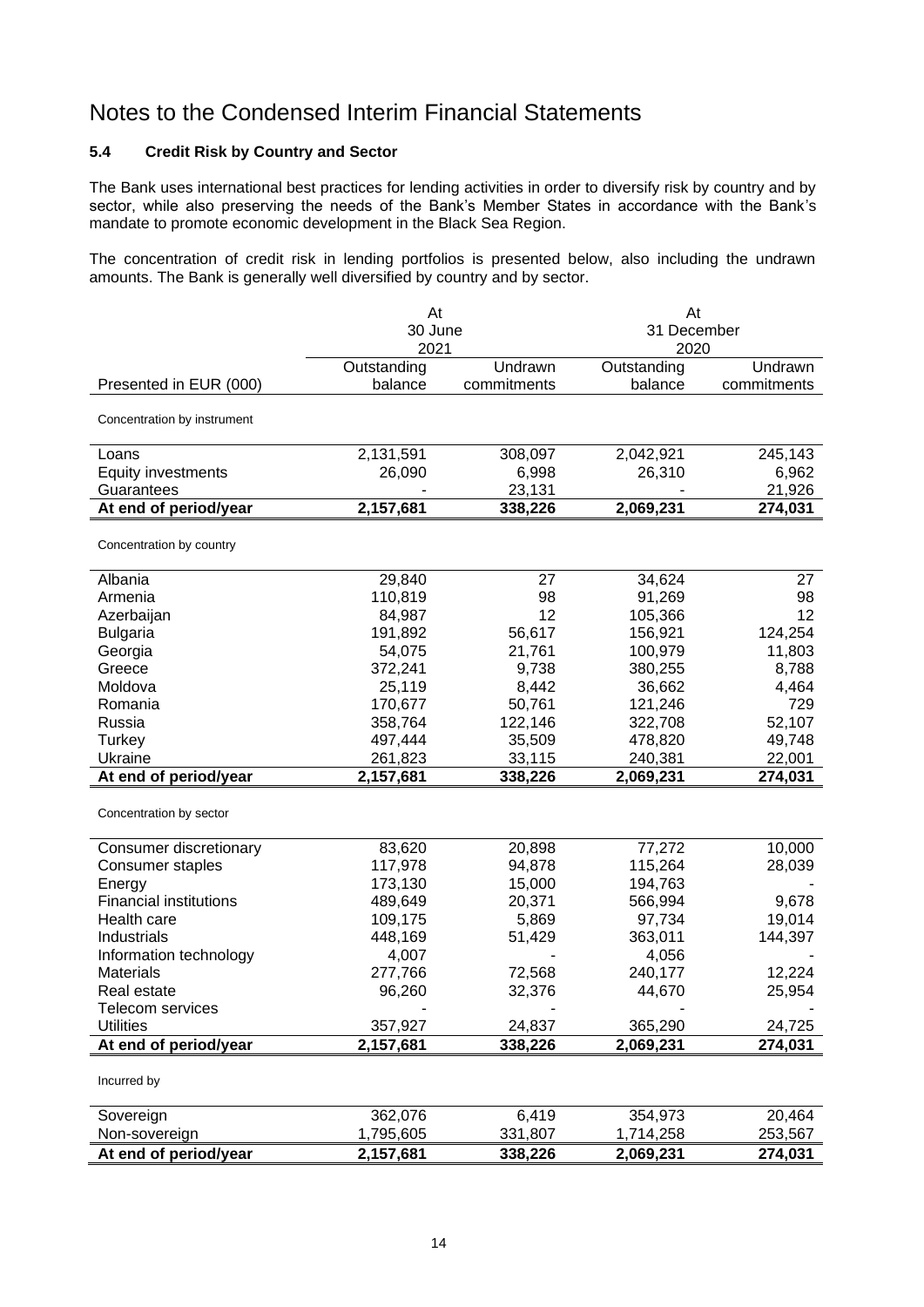### **5.5 Capital Management**

At the inception of the Bank, the initial authorized share capital was SDR 1 billion, which was fully subscribed by the Member States. In December 2007 the BoG approved an increase of the Bank's authorized share capital to SDR 3 billion and authorized the offering of SDR 1 billion to the existing Member States for subscription, with the objective of increasing subscribed capital to a total of SDR 2 billion. The increase allows the Bank to implement its operational strategy to a substantial degree. The Bank does not have any other classes of capital.

In October 2008 the above new shares in the amount of SDR 1 billion that were offered for subscription to the Bank's Member States were fully subscribed and allocated. Accordingly, the Bank's paid-in share capital was doubled from SDR 300 million to SDR 600 million. The remaining SDR 1 billion of authorized share capital has not yet been allocated.

Pursuant to Resolution 131 of the BoG, the BoG unanimously adopted the first amendment to the Establishing Agreement, which became effective on 21 June 2013. As of this effective date, and as per Resolution 131 of the BoG, the unit of account of the Bank became the EUR and all of the Bank's authorized share capital was redenominated from SDR to EUR. The conversion rate applied was SDR to EUR fixed at 1:1.15.

The share capital usage of the Bank is guided by statutory and financial policy parameters. Article 15 of the Establishing Agreement limits the total amount of outstanding loans, equity investments and guarantees made for ordinary operations to 150% of the Bank's unimpaired subscribed capital, reserves and surpluses, establishing a 1.5:1 institutional gearing ratio. Additionally, disbursed equity investments shall not at any time exceed an amount corresponding to the Bank's total unimpaired paid-in capital, surpluses and general reserve.

At the 36th meeting of the BoD in 2008, the operational gearing ratio was set at 100% of the Bank's unimpaired paid-up capital, reserves and surpluses, and the usable portion of the callable capital. This limit on the total amount of operations which includes all callable capital is approximately EUR 2.45 billion.

The Bank preserves an actively managed capital stock to prudently cover risks in its activities. As a multilateral financial institution, the Bank is not subject to regulatory capital requirements. However, the Bank uses standards proposed by the Basel II Capital Accord as a benchmark for its risk management and capital framework. Pursuant to Article 5 of the Establishing Agreement, the BoG shall at intervals of not more than five years review the capital stock of the Bank. In substance, the primary objective of the Bank's capital management is to ensure adequate share capital is available to support the Bank's operations.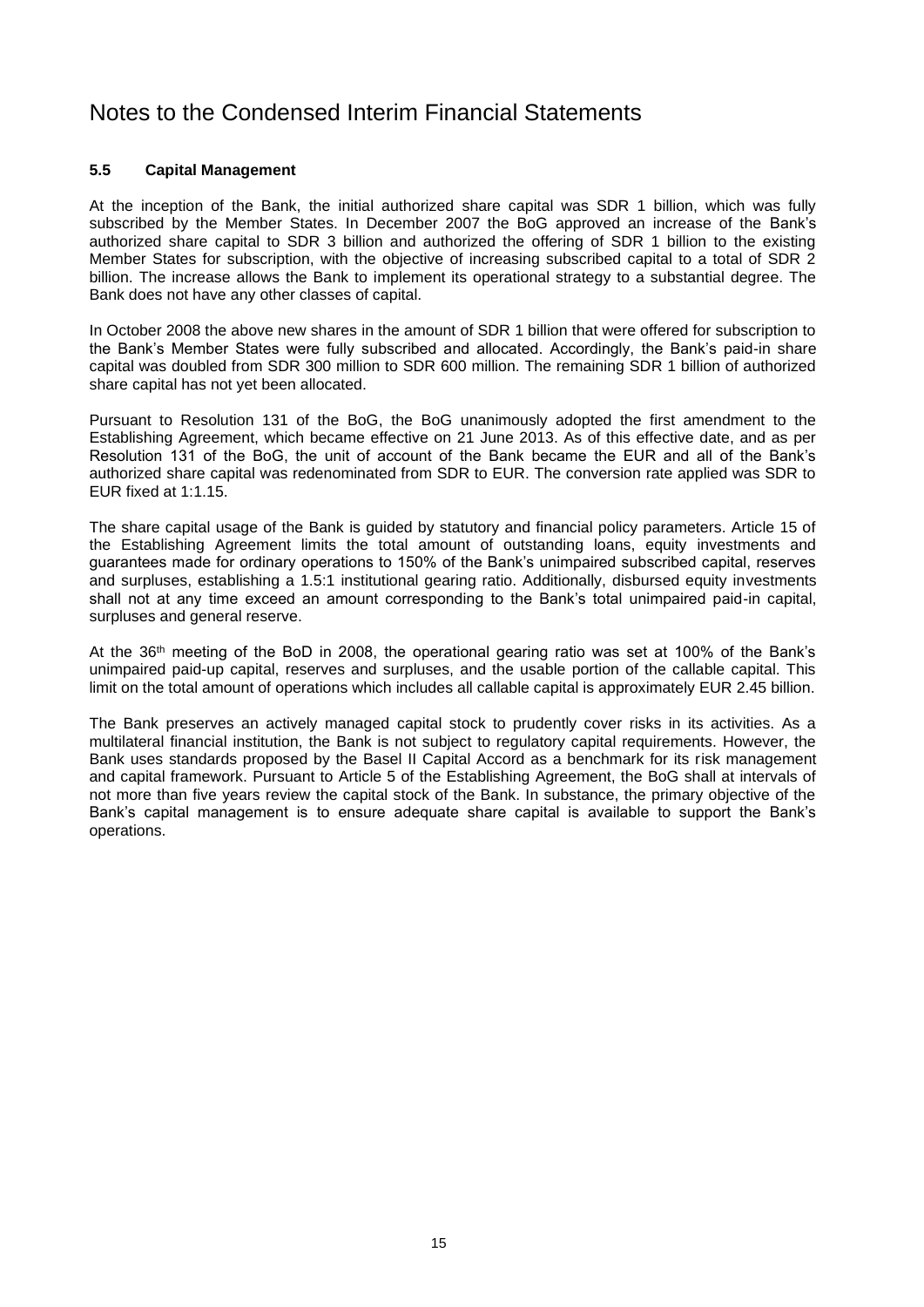#### **6. OPERATING SEGMENTS**

The Bank is a multilateral financial institution, which in accordance with the Establishing Agreement, is dedicated to accelerating development and promoting co-operation among the Bank's shareholder countries. The Bank operates in a specific geographical area and the primary reporting format for business segments are the Lending and Treasury operations. Lending activities represent investments in projects such as loans, equity investments and guarantees. Treasury activities include raising debt finance, investing surplus liquidity, and managing the Bank's foreign exchange, liquidity and interest rate risks. Information on the financial performance of lending and treasury activities is prepared regularly and provided to the President, the Bank's chief operating decision-maker.

|                                               | 30 June 2021 |              | 30 June 2020         |           |                  |                      |
|-----------------------------------------------|--------------|--------------|----------------------|-----------|------------------|----------------------|
| Presented in EUR (000)                        | Lending      | Treasury     | Total                | Lending   | Treasury         | Total                |
| Income statement                              |              |              |                      |           |                  |                      |
| Interest income                               | 48,009       | 6,168        | 54,177               | 45,179    | 5,357            | 50,536               |
| Net fees and commissions                      | 892          |              | 892                  | 836       |                  | 836                  |
| Other income (expense)                        | 180          | 5,103        | 5,283                | 214       | (1, 357)         | (1, 143)             |
| Total segment revenues                        | 49,081       | 11,271       | 60,352               | 46,229    | 4,000            | 50,229               |
| Interest expense                              | (31, 423)    | (450)        | (31, 873)            | (31, 376) | (258)            | (31, 634)            |
| Net interest income (expense) on derivatives  |              | 5,408        | 5,408                |           | 2,030            | 2,030                |
| Gains (losses) on other financial instruments | 867          | (5, 432)     | (4, 565)             | 33        |                  | 33                   |
| Foreign exchange                              |              | 3            | з                    |           | (188)            | (188)                |
| Personnel and administrative expenses         | (9,305)      | (826)        | (10, 131)            | (9, 387)  | (768)            | (10, 155)            |
| Depreciation and amortization                 | (239)        | (6)          | (245)                | (273)     | (5)              | (278)                |
| Segment income before impairment              | 8,981        | 9,968        | 18,949               | 5,226     | 4,811            | 10,037               |
| Less: impairment (losses) releases            | 12,322       | 2,684        | 15,006               | (5, 383)  | (294)            | (5,677)              |
| Income for the period                         | 21,303       | 12,652       | 33,955               | (157)     | 4,517            | 4,360                |
|                                               |              | 30 June 2021 |                      |           | 31 December 2020 |                      |
| Presented in EUR (000)                        | Lending      | Treasury     | Total                | Lending   | Treasury         | Total                |
| <b>Financial position</b>                     |              |              |                      |           |                  |                      |
| Segment assets                                | 2,129,072    | 1,289,075    | 3,418,147            | 2,033,789 | 775,230          | 2,809,019            |
| At end of period/year                         |              |              | 3,418,147            |           |                  | 2,809,019            |
| Segment liabilities<br>Members' equity        | 2,500,630    | 46,350       | 2,546,980<br>871,167 | 1,913,456 | 51,855           | 1,965,311<br>843,708 |
| At end of period/year                         |              |              | 3,418,147            |           |                  | 2,809,019            |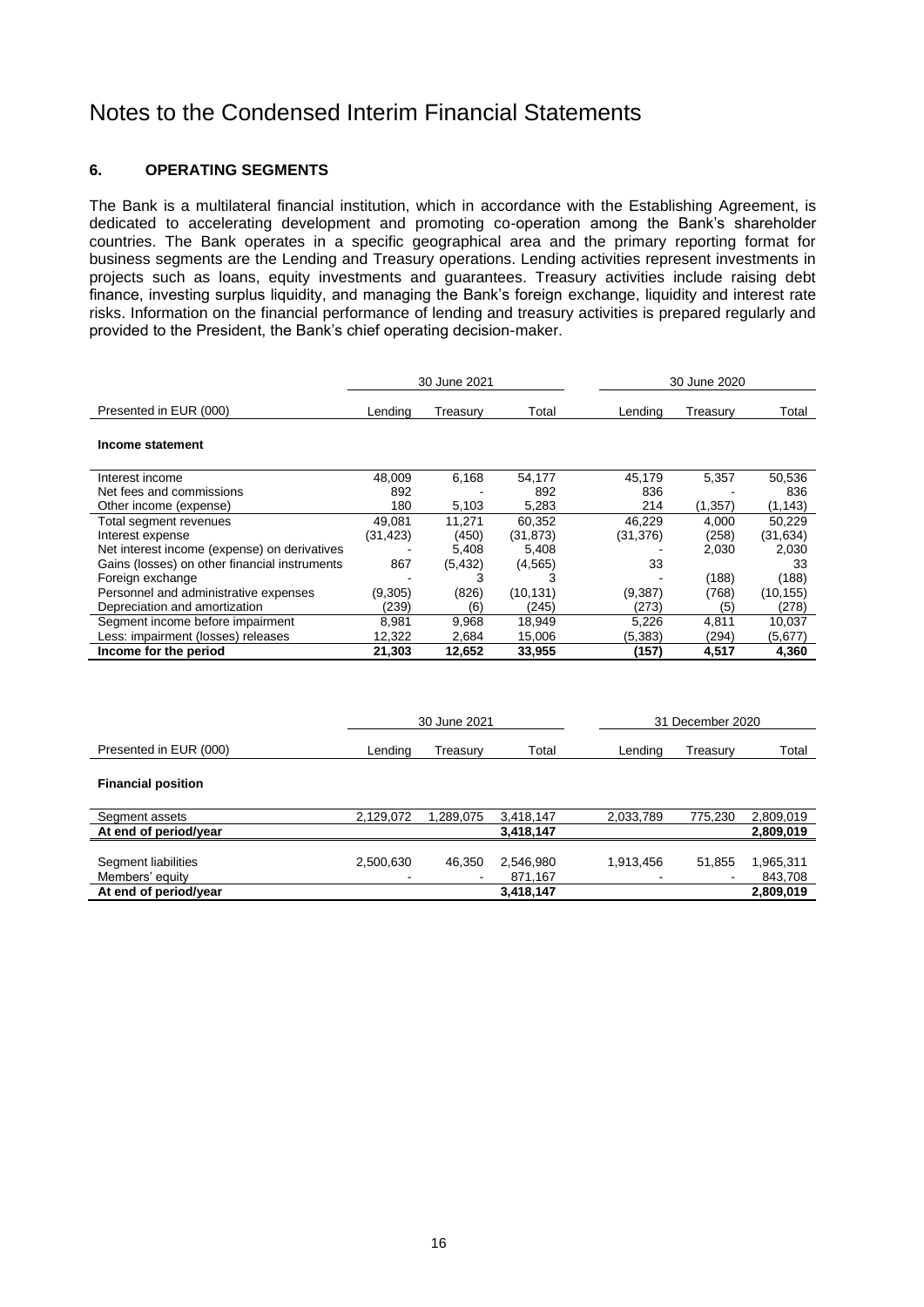### **7. INTEREST AND SIMILAR INCOME**

Interest and similar income is analyzed as follows:

|                                                                     | Six months to | Six months to |
|---------------------------------------------------------------------|---------------|---------------|
|                                                                     | 30 June       | 30 June       |
| Presented in EUR (000)                                              | 2021          | 2020          |
| From loans at amortized cost                                        | 47.746        | 44,923        |
| From due from banks                                                 | 47            | 47            |
| From debt securities at FVTOCI                                      | 6,121         | 5,310         |
| Total interest income for financial assets not measured<br>at FVTPL | 53.914        | 50,280        |
| From loans at FVTPL                                                 | 263           | 256           |
| Interest and similar income                                         | 54.177        | 50.536        |

### **8. INTEREST AND SIMILAR EXPENSE**

Interest and similar expense is analyzed as follows:

|                                 | Six months to | Six months to |
|---------------------------------|---------------|---------------|
|                                 | 30 June       | 30 June       |
| Presented in EUR (000)          | 2021          | 2020          |
| Debit evidenced by certificates | 28,059        | 27,046        |
| Other borrowings                | 3,364         | 4,330         |
| Other charges                   | 450           | 258           |
| Interest and similar expense    | 31,873        | 31,634        |

### **9. NET INTEREST ON DERIVATIVES**

Net interest on derivatives is analyzed as follows:

| Interest on derivatives payable<br>Net interest on derivatives | (20,051)<br>5.408        | (24,641<br>2,030         |
|----------------------------------------------------------------|--------------------------|--------------------------|
| Interest on derivatives receivable                             | 25.459                   | 26.671                   |
| Presented in EUR (000)                                         | 2021                     | 2020                     |
|                                                                | Six months to<br>30 June | Six months to<br>30 June |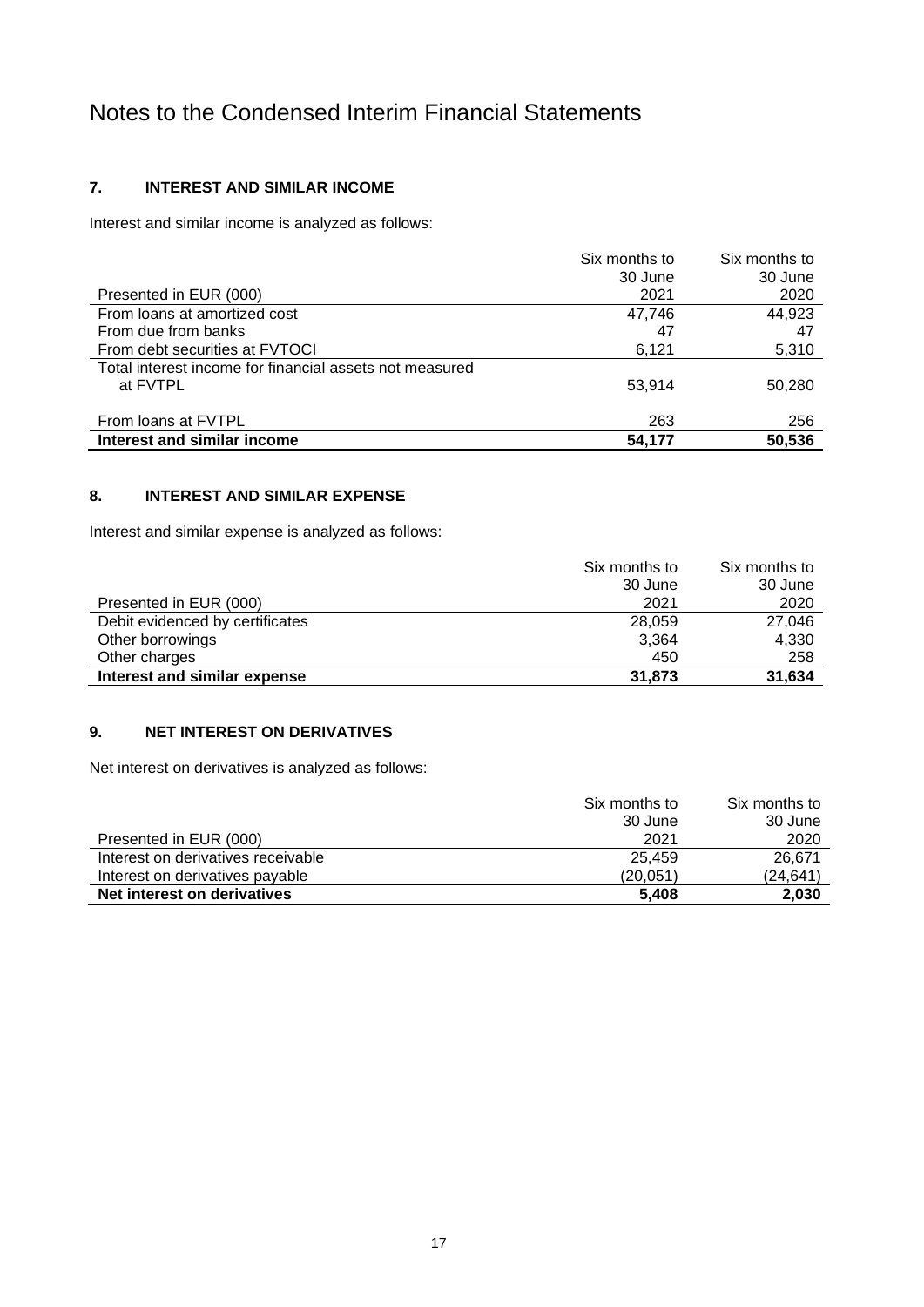### **10. PERSONNEL AND ADMINISTRATIVE EXPENSES**

Administrative expenses is analyzed as follows:

|                                        | Six months to | Six months to |
|----------------------------------------|---------------|---------------|
|                                        | 30 June       | 30 June       |
| Presented in EUR (000)                 | 2021          | 2020          |
| Salaries and benefits                  | 6,273         | 6,552         |
| Staff retirement plans                 | 1,789         | 1,660         |
| <b>Personnel expenses</b>              | 8,062         | 8,212         |
|                                        |               |               |
| Professional fees and related expenses | 715           | 511           |
| Utilities and maintenance              | 753           | 782           |
| Other administrative                   | 601           | 650           |
| <b>Administrative expenses</b>         | 2,069         | 1,943         |

The average number of staff employed during the period was 116 (respective period 2020: 115). The number of staff at 30 June 2021 was 116 (30 June 2020: 116). Further analysis of the staff retirement plan is presented in the Note 'Employee benefits'.

### **11. IMPAIRMENT LOSSES ON LOANS**

Loans that are measured at amortized cost are stated net of provisions for impairment, which includes also their related provisions for impairment on undrawn commitments. A summary of the movements in provisions for impairment is as follows:

|                             | Stage   | Stage   | Stage   |           |
|-----------------------------|---------|---------|---------|-----------|
| Presented in EUR (000)      |         |         |         | Total     |
| At 31 December 2019         | 2.891   | 5.986   | 34.437  | 43,314    |
| Charge/release for the year | 12,608  | (2,931) | 2.946   | 12,623    |
| At 31 December 2020         | 15.499  | 3.055   | 37,383  | 55.937    |
| Charge/release for the year | (8,589) | (2,584) | (1,082) | (12, 255) |
| At 30 June 2021             | 6.910   | 471     | 36.301  | 43,682    |

At each reporting date, the Bank recognizes loss allowances based on either 12-month ECL or lifetime ECL, depending on the stage of the loan.

Total impairment losses on loans was EUR 43,682 thousand in the period ended 30 June 2021, a decrease of EUR 12,255 thousand compared to 2020. The decrease in Expected Credit Loss (ECL) is mainly attributed to the stabilization of the Covid-19 pandemic, driven by modest improvements of macroeconomic variables used for some member countries. The decrease amount in Stage 3 is due to the improvement of a few loans increasing their carrying amount.

### **Staging Criteria 12-month ECL (Stage 1)**

As IFRS 9 does not distinguish between individually significant or not individually significant financial instruments, the Bank measures potential credit losses for all non-impaired operations (Stage 1 and Stage 2) on an individual operation basis. Provisions for impairment in Stage 1 are therefore affected by the specifics of any particular operation together with general market scenarios. They are meant to protect against potential risks that are considered present, or within a 12-month horizon, and derived from potentially adverse developments in operating conditions beyond the control of individual borrowers.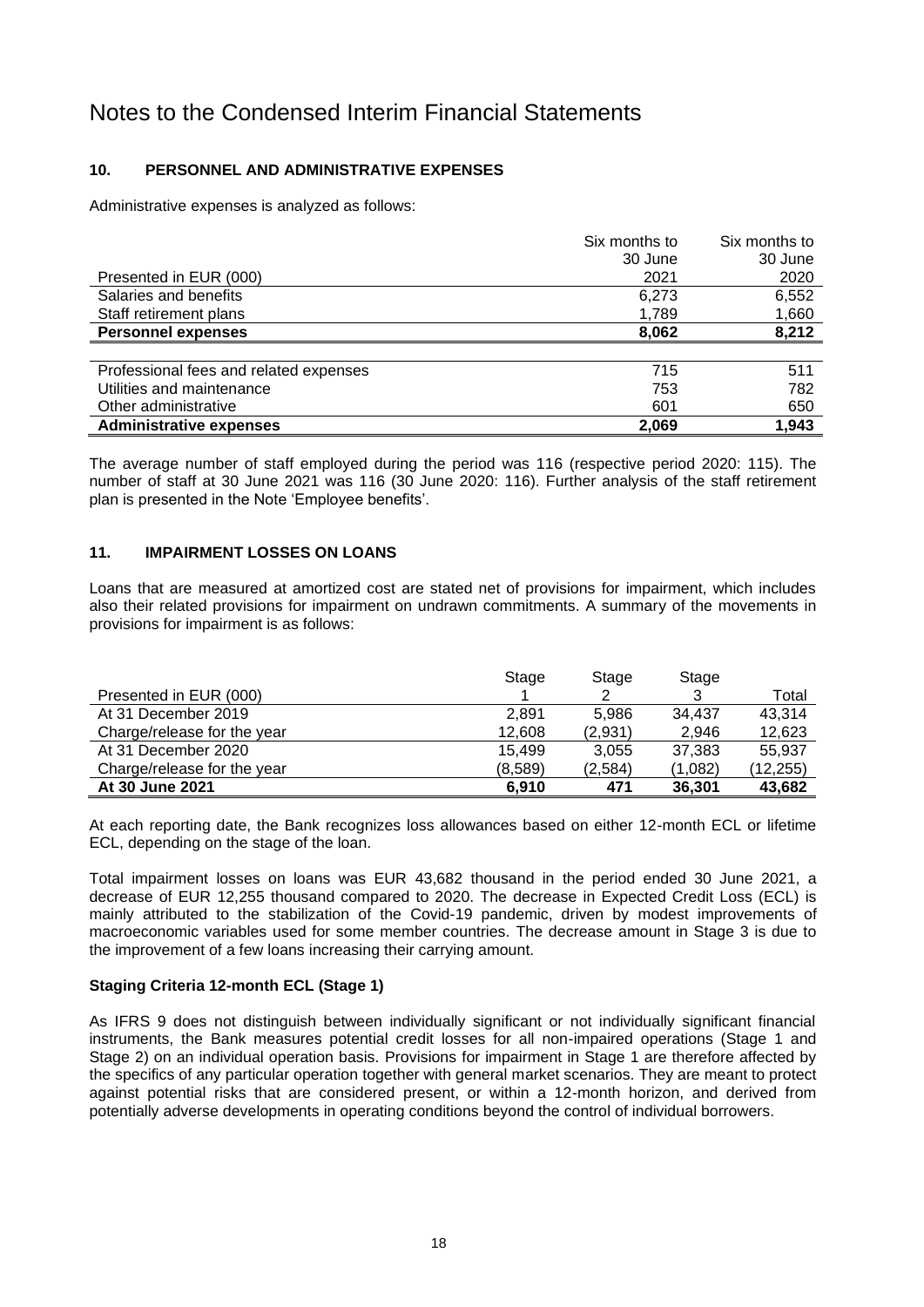### **Staging Criteria Lifetime ECL (Stages 2 and 3)**

When an operation deteriorates substantially in credit quality, it enters Stage 2 and an expected credit loss calculation is performed on a Lifetime Expected Credit Loss (LECL) basis. Stage 2 operations are those that have experienced an overall credit quality downgrade but are still performing. They are not considered credit-impaired.

Stage 3 operations have objective evidence of impairment that immediately impacts the ECL.

#### **Revolving Facilities and Undrawn Commitments**

Revolving credit facilities have no fixed term and they can be cancelled at the discretion of the Bank at any point in time. These facilities are subject to, at a minimum, an annual credit review. In this regard, the date of the latest credit review is considered the relevant date to assess if there is any increase in credit risk, as at that point in time. Following this, the Bank may amend the terms and conditions of the exposure.

The estimate of the ECLs on irrevocable loan commitments is consistent with its expectations of drawdowns on that loan commitment. Therefore, the Bank considered (i) the expected portion of the loan commitment that will be drawn down within 12 months of the reporting date when estimating 12-month expected credit losses and (ii) the expected portion of the loan commitment that will be drawn down over the expected life of the reporting date when estimating lifetime expected credit losses. At 30 June 2021 the amount of expected credit losses was EUR 434 thousand for loan commitments of EUR 308,097 thousand (2020: EUR 983 thousand for loan commitments of EUR 245,143 thousand).

### **12. DEBT INVESTMENT SECURITIES**

Debt investment securities are analyzed as follows:

|                            | At      | At          |
|----------------------------|---------|-------------|
|                            | 30 June | 31 December |
| Presented in EUR (000)     | 2021    | 2020        |
| <b>Bonds</b>               | 115.170 | 291.179     |
| Commercial papers          | 808,613 | 396,782     |
| Debt investment securities | 923,783 | 687,961     |

### **13. DERIVATIVE FINANCIAL INSTRUMENTS**

The table below shows the Bank's outstanding derivative financial instruments. The first column shows the sum of notional amounts, which is the amount of a derivative's nominal value, and is the basis upon which changes in the value are measured. The second column shows the respective market values.

|                                         | At                   |         |             |  |
|-----------------------------------------|----------------------|---------|-------------|--|
|                                         |                      | 30 June |             |  |
|                                         |                      | 2021    |             |  |
|                                         | Notional amount of   | Fair    |             |  |
| Presented in EUR (000)                  | derivative contracts | Value   |             |  |
|                                         |                      | Assets  | Liabilities |  |
| Interest rate swaps                     | 459,282              |         | (18, 638)   |  |
| Cross currency swaps                    | 1,075,090            | 17,251  | (12, 599)   |  |
| Forwards                                | 89,018               | 558     |             |  |
| Cap floors                              | 160,000              |         | (563)       |  |
| <b>Derivative financial instruments</b> | 1,783,390            | 17.809  | (31, 800)   |  |

In the ordinary course of business, the Bank enters into various types of transactions that involve derivative financial instruments. A derivative financial instrument is a financial contract between two parties where payments are dependent upon movements in price in one or more underlying financial instruments, reference rates or indices.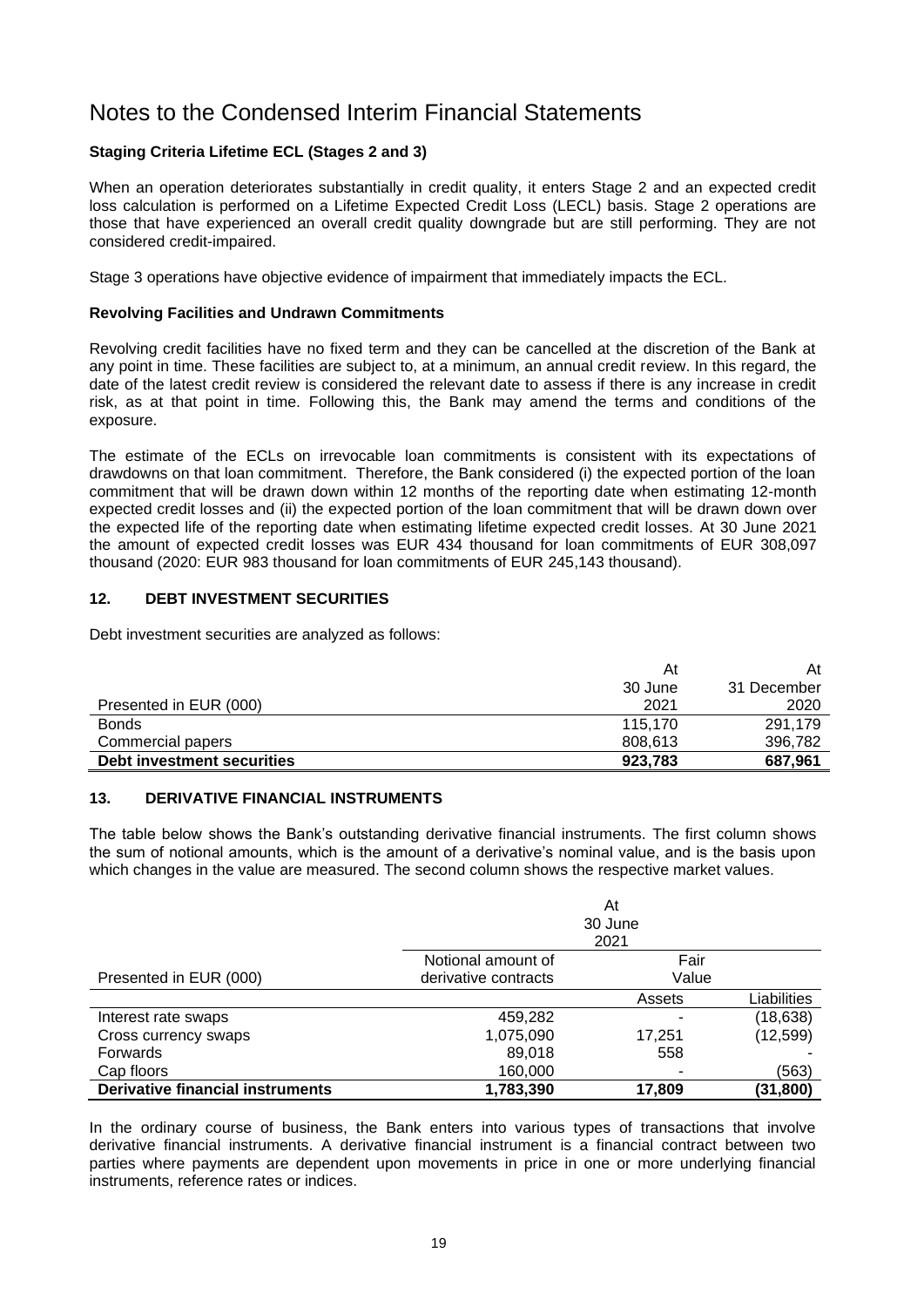The Bank primarily makes use of derivatives for the below strategic purposes:

- Many of the Bank's issued securities, excluding commercial paper, are individually paired with a swap to convert the issuance proceeds into the currency and interest rate structure sought by the Bank.
- To manage the net interest rate risks and foreign exchange risks arising from all financial assets and liabilities.
- Through currency swaps, to manage funding requirements for the Bank's loan portfolio.

Derivatives can include interest rate and cross currency swaps, forward foreign exchange contracts, interest rate future contracts, and options on interest rates and foreign currencies. Such financial instruments are initially recognized in the statement of financial position (SOFP) at fair value and are subsequently measured at their fair value. They are carried in the SOFP as assets when their fair value is positive and as liabilities when their fair value is negative. Changes in fair value of derivative financial instruments are included in the income statement. Fair values are obtained from quoted market prices, to the extent publicly available, discounted cash flows and options pricing models as appropriate.

The Bank mainly enters in derivative transactions in order to economically hedge its exposures for risk management purposes. Such hedges are entered into by the bank in order to mitigate underlying risk on economic exposures, arising from its operations, including foreign exchange risk, price risk and interest rate risk.

The majority of the Bank's lending activities is at floating rates linked to USD Libor or Euribor. When lending at a fixed rate the Bank will often use interest rate swaps to produce floating rate interest payments. The Bank's borrowings, particularly bonds issuances, tend to be at a fixed rate and sometimes in currency denominations other than EUR or USD. The Bank in order mitigate the aforementioned underlying risks uses either interest rate or cross currency interest rate swaps to produce floating rate liabilities in USD or EUR.

All the Bank's interest rate or cross currency swaps are explicitly tied to a balance sheet asset or liability. Typically, the fixed rate on the swap and the matching asset or liability are mirroring one another (same critical terms as duration, underlying, payment dates etc.). Foreign exchange forwards (paired purchases and sales of currencies on different dates) of maturities typically less than three months are not tied to specific assets or liabilities. These are undertaken to manage surpluses and shortfalls in EUR and USD and are not undertaken for speculative purposes.

All derivatives are documented under International Swaps and Derivatives Association (ISDA) master netting agreement with Credit Swap Annexes (CSAs) and marked to market and cash collateralized daily. The Department of Treasury, under the guidance of ALCO and the supervision of the ALM unit, is responsible for the primary usage and managing interest rate and currency risks in the Bank's statement of financial position.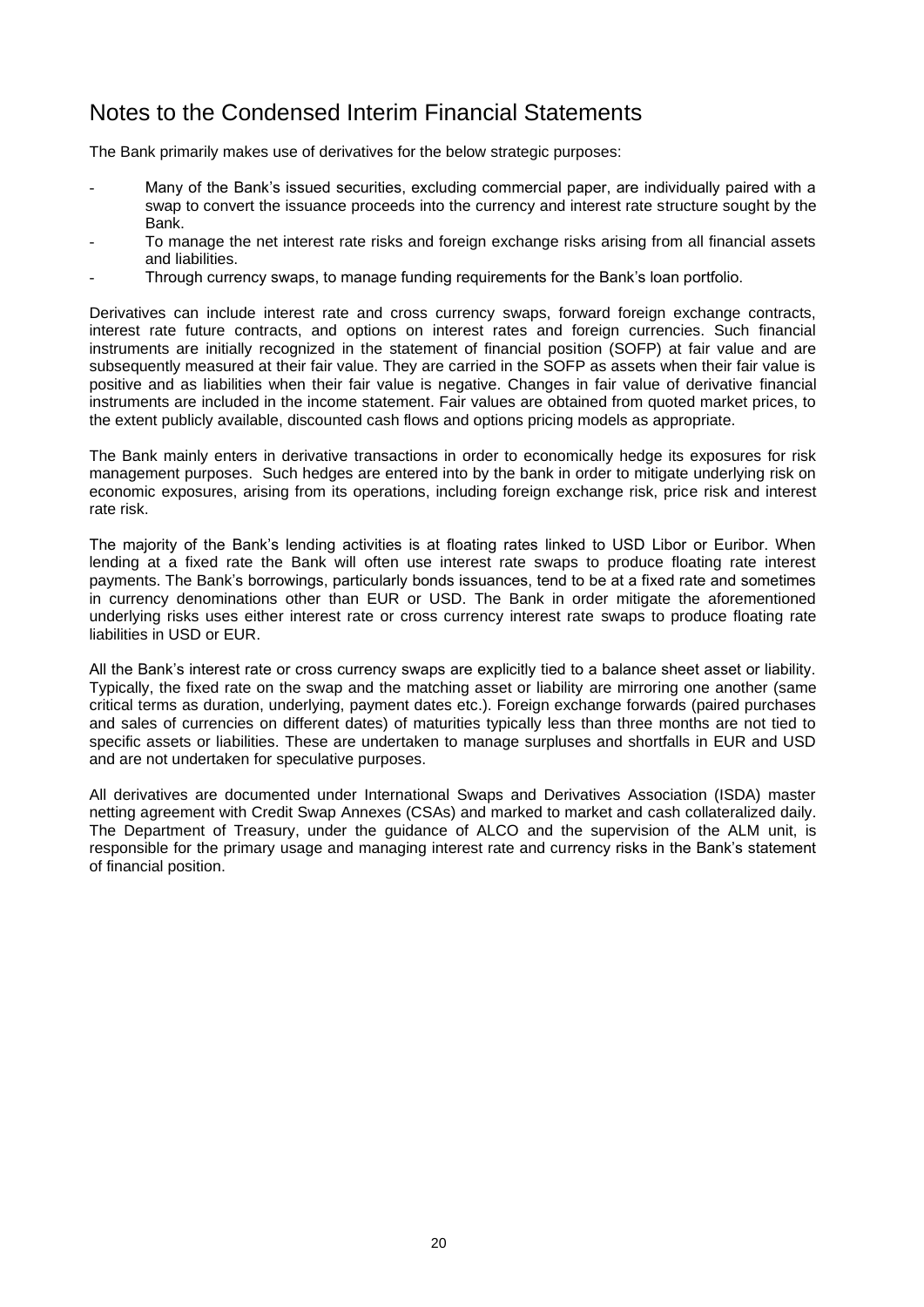### **14. LOANS**

The Bank offers a range of loan facilities directed to investments for both project and trade financing, and tailored to meet an individual operation's requirements. Loans may be denominated in any convertible currency, or a combination of convertible currencies in which the Bank is able to fund itself.

|                            | At        | At          |
|----------------------------|-----------|-------------|
|                            | 30 June   | 31 December |
| Presented in EUR (000)     | 2021      | 2020        |
| Loans at amortized cost:   |           |             |
| At 1 January               | 2,030,396 | 1,808,187   |
| <b>Disbursements</b>       | 499,458   | 783,932     |
| Less: repayments           | (438,064) | (482,661)   |
| Write-offs                 |           |             |
| Foreign exchange movements | 24,435    | (79,062)    |
| Outstanding disbursements  | 2,116,225 | 2,030,396   |
| Less: deferred income      | (17, 775) | (13, 813)   |
| Less: impairment losses    | (43, 682) | (55,937)    |
| Loans at fair value:       |           |             |
| Outstanding disbursements  | 19,873    | 14,939      |
| Fair value adjustment      | (4,507)   | (2, 414)    |
| Loans net of impairment    | 2,070,134 | 1,973,171   |

At 30 June 2021 the principal amount of outstanding disbursements was EUR 2,136,098 thousand (2020: EUR 2,045,335 thousand).

For the period ended 30 June 2021 the amount of accrued interest receivable pertaining to loans was EUR 22,133 thousand (2020: 19,671 thousand).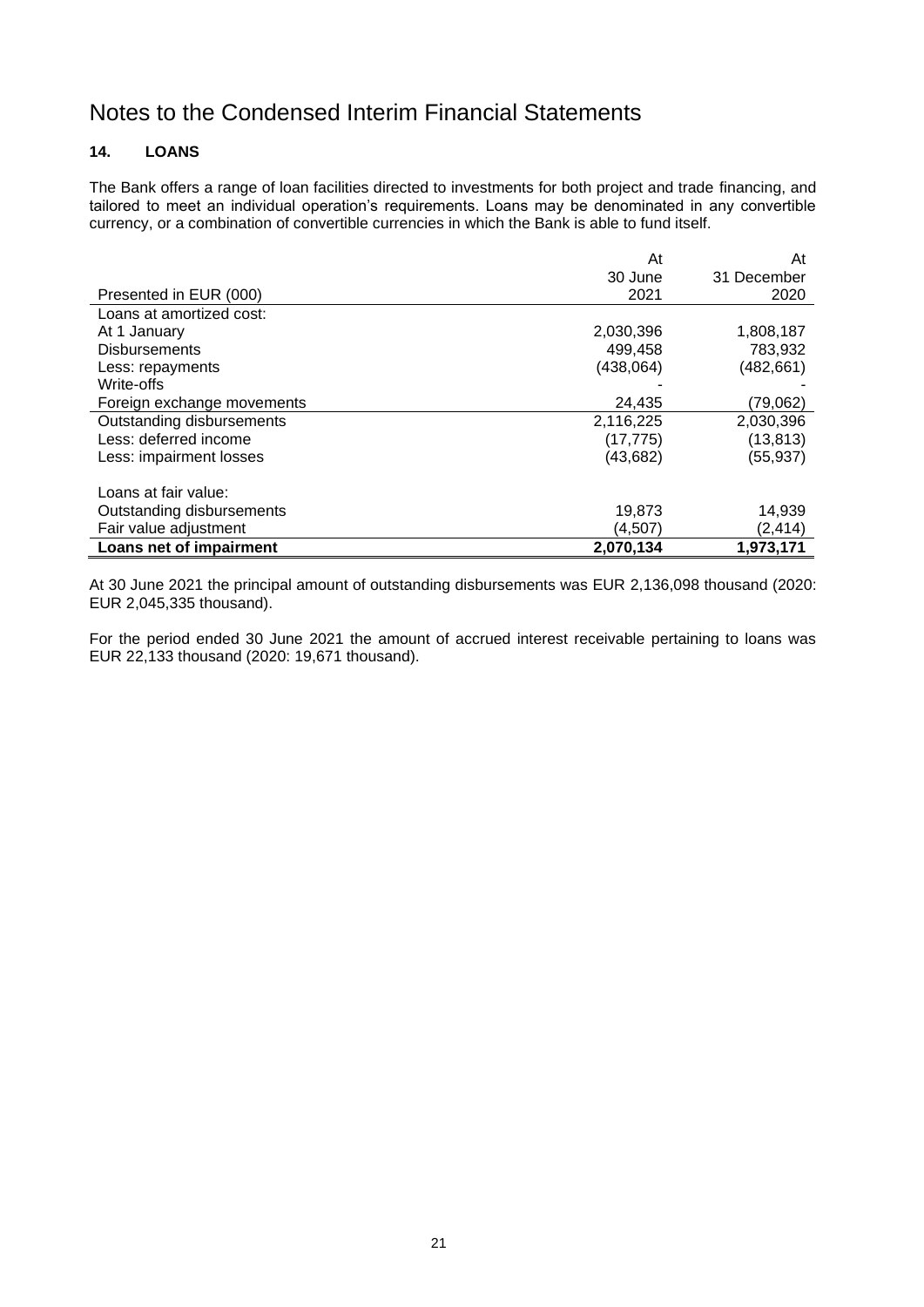### **15. EQUITY INVESTMENTS**

A primary focus of the Bank is to facilitate access to funding for those small and medium-size enterprises with the potential for positive economic developmental impact. With this objective in mind, the Bank, together with a number of other institutions has invested in the entities as detailed below.

|                                                  |            | At      |        | At     |             |  |
|--------------------------------------------------|------------|---------|--------|--------|-------------|--|
|                                                  |            | 30 June |        |        | 31 December |  |
|                                                  |            | 2021    |        |        | 2020        |  |
|                                                  | $%$ of     |         | Fair   |        | Fair        |  |
| Presented in EUR (000)                           | Investment | Cost    | Value  | Cost   | value       |  |
| <b>Balkan Accession Fund</b>                     | 9.09       |         | 791    |        | 791         |  |
| At fair value through profit or loss             |            |         | 791    |        | 791         |  |
|                                                  |            |         |        |        |             |  |
| <b>SEAF Caucasus Growth Fund</b>                 | 21.39      | 5,273   | 5,045  | 5,074  | 4,954       |  |
| Access Bank, Azerbaijan                          | 0.06       | 746     | 88     | 722    | 85          |  |
| A-Park Kaluga, Russia                            | 19.99      | 1,714   | 1,175  | 1,714  | 940         |  |
| <b>Emerging Europe Accession Fund</b>            | 10.14      | 2,153   | 6,468  | 2,194  | 5,685       |  |
| Rusal                                            | 0.01       | 4       | 234    | 4      | 161         |  |
| <b>ADM Ceecat Recovery Fund</b>                  | 5.37       | 3,750   | 2,850  | 3,901  | 3,059       |  |
| European Virgin Fund                             | 21.05      | 6,456   | 8,576  | 6,253  | 10,258      |  |
| <b>Teamnet International</b>                     | 8.33       | 5,599   |        | 5,599  |             |  |
| Natfood                                          | 37.98      |         |        |        |             |  |
| <b>EOS Hellenic Renaissance Fund</b>             | 2.01       | 1,050   | 863    | 1,055  | 377         |  |
| At fair value through other comprehensive income |            | 26,745  | 25,299 | 26,516 | 25,519      |  |
| Equity investments at fair value                 |            | 26,745  | 26,090 | 26,516 | 26,310      |  |

The fair valuation of such investments, which are unlisted, has been estimated using the most recent management accounts or the latest available audited accounts as of 30 June 2021, as Management considers that these provide the best estimate of the fair value of these equity investments. The techniques applied to perform these valuations include equity calculations based on EBITDA and market comparable data.

During the period the Bank had realized a net income of EUR 182 thousand from its investment in the Balkan Accession Fund.

On disposal or exit of an equity investment for those at fair value through other comprehensive income, the cumulative gain or loss is realized with a corresponding reversal of the unrealized gain or loss that was recorded prior to the exit from that investment, and is not recycled to the income statement.

As of 30 June 2021 the Bank has few equity investments where it holds slightly more than 20 per cent of the investee share capital, but does not exert significant influence, hence the investments are not accounted for as an investment in an associate under IAS 28.

### **16. OTHER ASSETS**

Other assets is analyzed as follows:

| At      | At          |
|---------|-------------|
| 30 June | 31 December |
| 2021    | 2020        |
| 3,552   | 4,068       |
|         | 187         |
| 5,134   | 5,160       |
| 79      | 75          |
| 8,765   | 9,490       |
|         |             |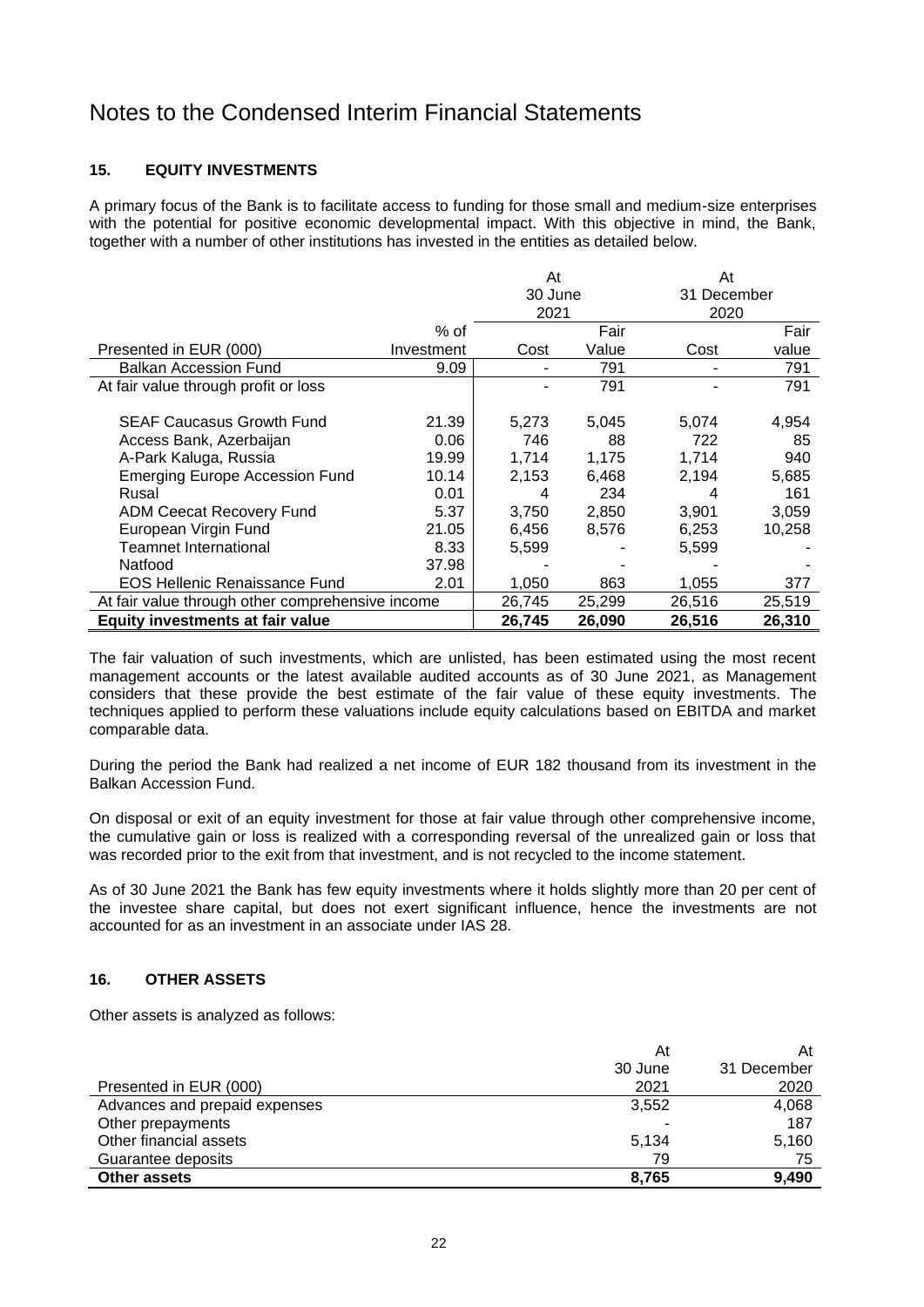### **17. PROPERTY AND EQUIPMENT**

Property and equipment were a total amount of EUR 3,740 thousand with accumulated depreciation of EUR 3,295 thousand and net book value of EUR 445 thousand.

### **18. INTANGIBLE ASSETS**

Intangible assets comprising computer software were a total amount of EUR 4,805 thousand with accumulated amortization of EUR 4,589 thousand and net book value of EUR 216 thousand.

### **19. BORROWINGS**

Borrowing facilities and bond issues debt evidenced by certificates, arranged as at the financial position date, are analyzed below. In addition to medium- or long-term borrowings and bond issuance, the Bank utilizes short-term financing in the form of ECP issuance or borrowings from commercial banks for cash management purposes.

|                               | At        |           | At          |           |
|-------------------------------|-----------|-----------|-------------|-----------|
|                               | 30 June   |           | 31 December |           |
|                               | 2021      |           | 2020        |           |
|                               | Amount    | Amount    | Amount      | Amount    |
| Presented in EUR (000)        | used      | arranged  | Used        | arranged  |
| Borrowed by                   |           |           |             |           |
| Short-term                    | 534,923   | 534,923   | 111,120     | 111,120   |
| <b>Financial institutions</b> | 427,047   | 557,947   | 315,992     | 406,738   |
| Evidenced by certificates     | 1,519,518 | 1,519,518 | 1,465,218   | 1,465,218 |
| Accrued interest payable      | 7,803     |           | 9,384       |           |
| <b>Total</b>                  | 2,489,291 | 2,612,388 | 1,901,714   | 1,983,076 |
| Denomination by               |           |           |             |           |
| Euro                          | 590,105   | 721,005   | 339,581     | 389,581   |
| <b>United States dollar</b>   | 1,184,041 | 1,184,041 | 1,038,768   | 1,079,514 |
| Swiss franc                   | 182,206   | 182,206   | 185,223     | 185,223   |
| Other                         | 525,136   | 525,136   | 328,758     | 328,758   |
| Accrued interest payable      | 7,803     |           | 9,384       |           |
| <b>Total</b>                  | 2,489,291 | 2,612,388 | 1,901,714   | 1,983,076 |
| Maturity by                   |           |           |             |           |
| Short-term, within one year   | 792,966   | 792,966   | 579,700     | 579,700   |
| Long-term, over one year      | 1,688,522 | 1,819,422 | 1,312,630   | 1,403,376 |
| Accrued interest payable      | 7,803     |           | 9,384       |           |
| Total                         | 2,489,291 | 2,612,388 | 1,901,714   | 1,983,076 |

The interest rate on borrowings falls within a range of Euribor or USD Libor of plus 0 to 400 basis points. There is no collateral against the above borrowed funds.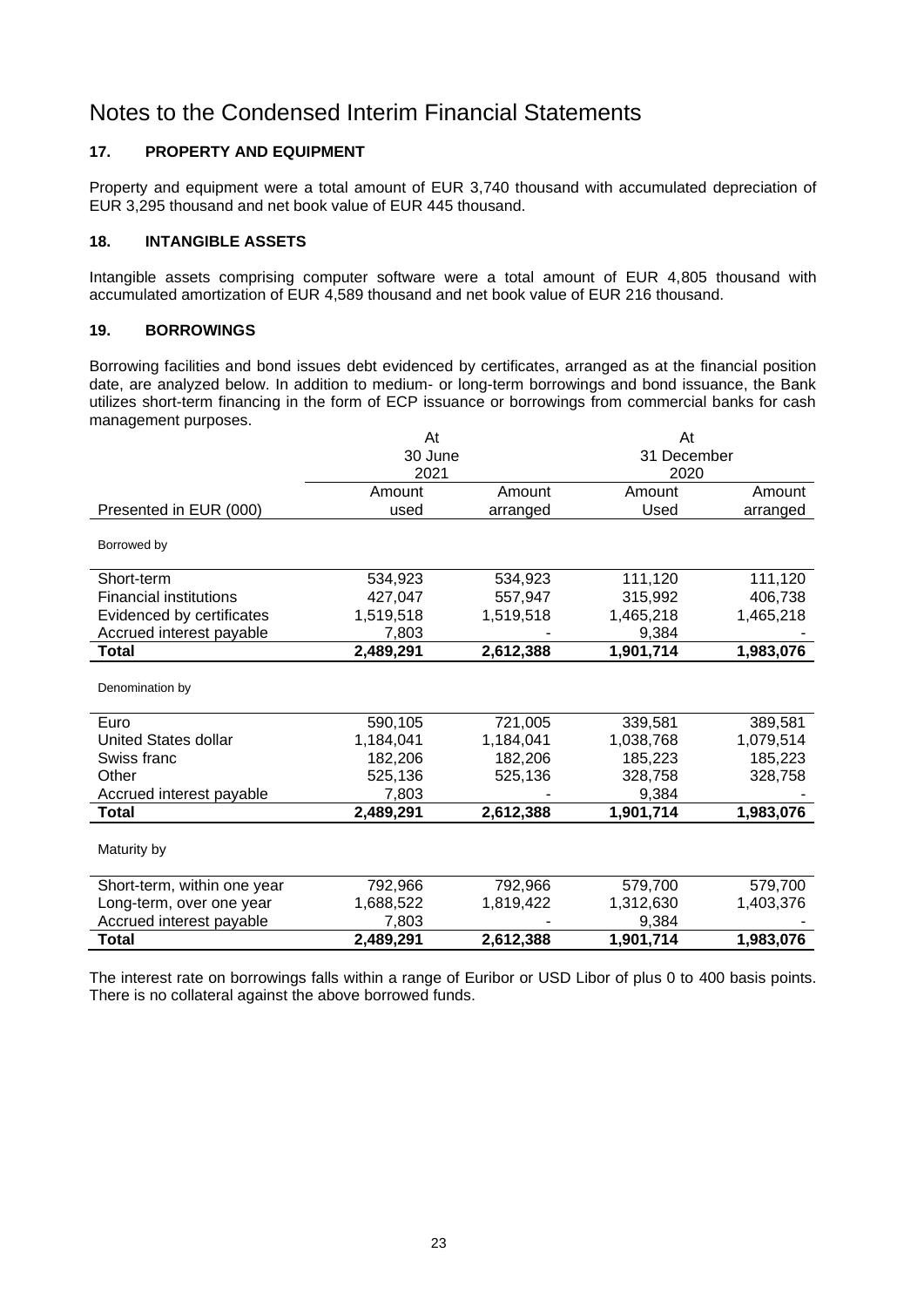### **20. OTHER LIABILITIES**

Other liabilities is analyzed as follows:

| <b>Other liabilities</b>                   | 11.298  | 11,359      |
|--------------------------------------------|---------|-------------|
| Other                                      | 59      | 59          |
| Suppliers and other accrued expenses       | 1,008   | 1,068       |
| Pension plan obligation                    | 10.229  | 10.229      |
| Social insurance fund (EFKA) contributions |         |             |
| Presented in EUR (000)                     | 2021    | 2020        |
|                                            | 30 June | 31 December |
|                                            | At      | At          |

### **21. SHARE CAPITAL**

The share capital is analyzed as follows:

|                                  | At          | At            |
|----------------------------------|-------------|---------------|
|                                  | 30 June     | 31 December   |
| Presented in EUR (000)           | 2021        | 2020          |
| Authorized share capital         | 3,450,000   | 3,450,000     |
| Less: unallocated share capital* | (1,161,500) | (1, 161, 500) |
| Subscribed share capital         | 2,288,500   | 2,288,500     |
| Less: shares not yet called      | (1,601,950) | (1,601,950)   |
| Paid-in share capital            | 686,550     | 686,550       |

\* Shares available to new or existing Member States.

### **22. RESERVES**

Total reserves are EUR 51,802 thousand and are analyzed as general reserve of EUR 78,591 thousand, other comprehensive income reserve of EUR (21,013) thousand and other reserve of EUR (5,776) thousand. The Bank's general reserve is maintained for meeting any unforeseeable risks or contingencies. The other reserve primarily is the movement in the remeasurements of the Bank's defined benefit pension scheme.

### **23. EMPLOYEE BENEFITS**

Under the defined benefit scheme the net liability at the end of the period was EUR 10,229 thousand (2020: EUR 10,229 thousand) and the amount included in personnel expenses for the period was EUR 1,238 thousand (30 June 2020: EUR 1,123 thousand).

Under the defined contribution scheme the amount included in personnel expenses for the period was EUR 545 thousand (30 June 2020: EUR 529 thousand), and under the Greek state social insurance fund was EUR 6 thousand (30 June 2020: EUR 8 thousand).